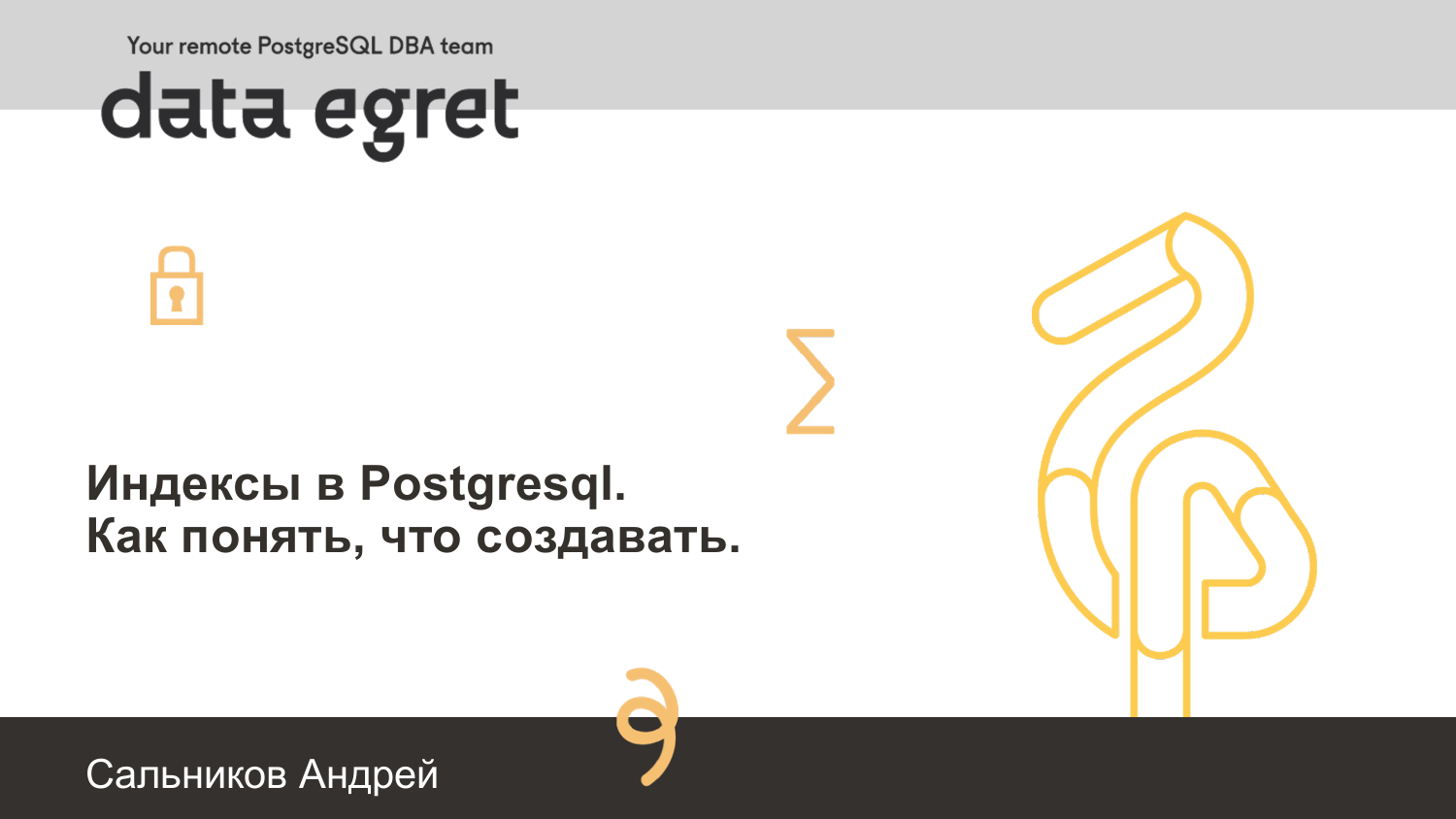#### **Info** Кто такие Data Egret

- Remote DBA PostgreSQL
- Консультанты PostgreSQL
- Постоянно готовим доклады на конференции
- Проводим мастер-классы

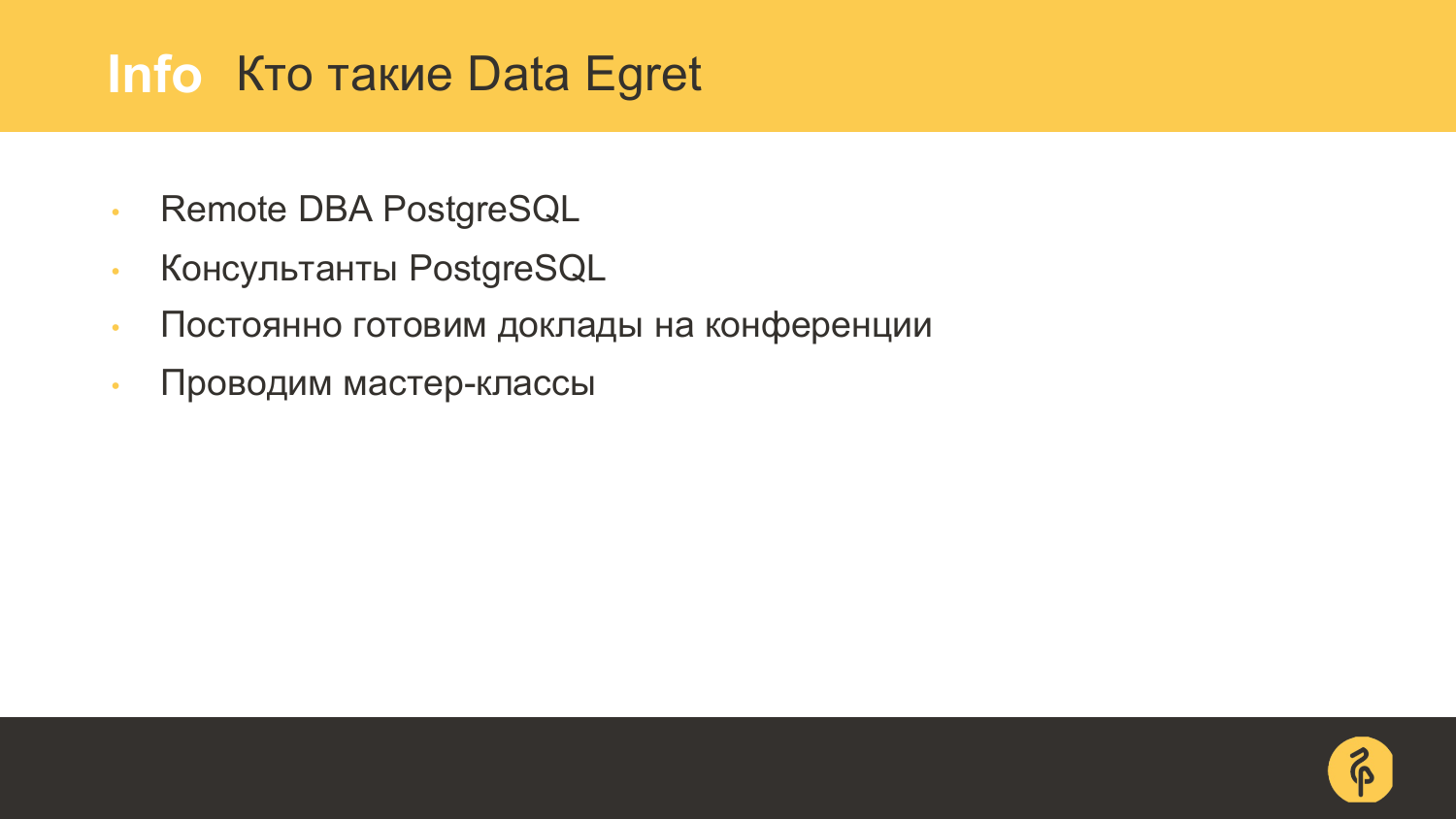#### **!!!** Важные оговорки

- Будем говорить о OLPT нагрузке
	- WEB
	- API для WEB сервисов
	- Объемы баз от 20Гб до 10Тб
- Об OLAP не будем
	- Аналитика данных
	- Хранилища данных
	- Объемы баз больше 1Тб и до бесконечности

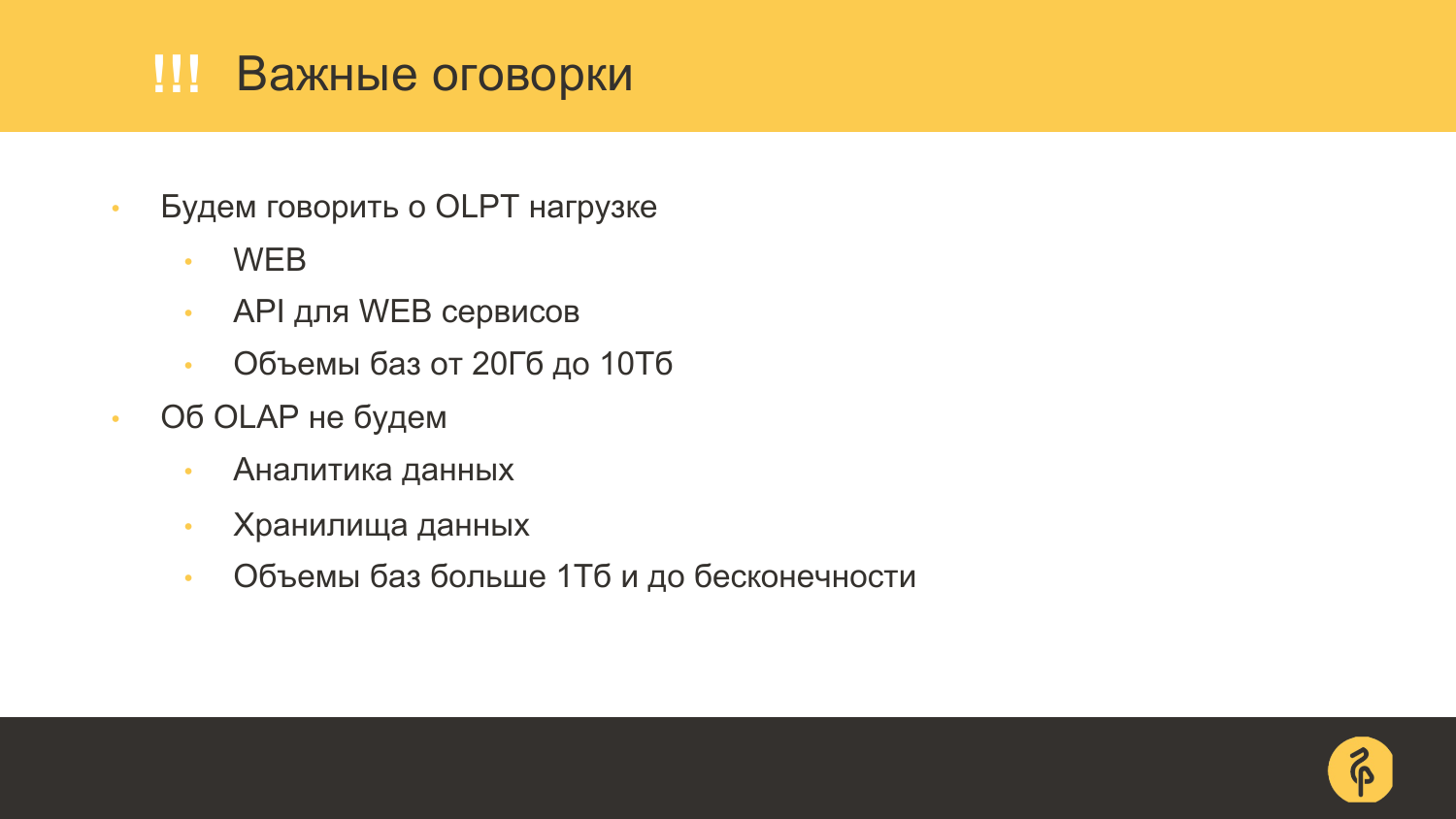# Indexes С чего начать?

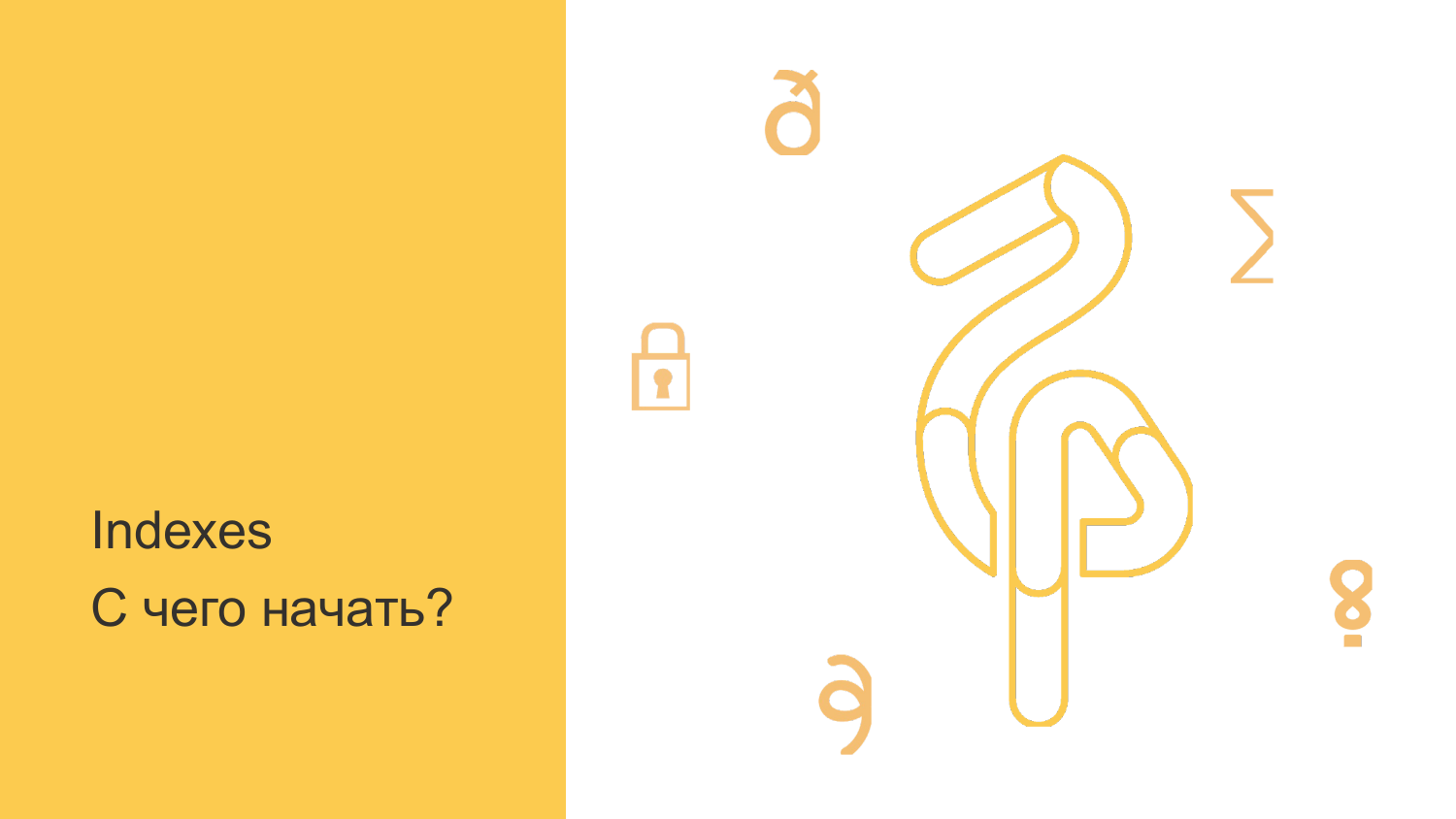

```
CREATE [ UNIQUE ] INDEX [ CONCURRENTLY ]
 [ [ IF NOT EXISTS ] name ] ON [ ONLY ] table_name[ USING method ]
 ( { column_name | ( expression ) }
  [ COLLATE collation ] [ opclass ] [ ASC | DESC ]
  [ NULLS { FIRST | LAST } ]
  [, ...] )[ INCLUDE ( column_name [, ...] ) ]
 [ WITH ( storage_parameter [= value] [, ... ] ) ]
 [ TABLESPACE tablespace_name ]
 [ WHERE predicate ]
```
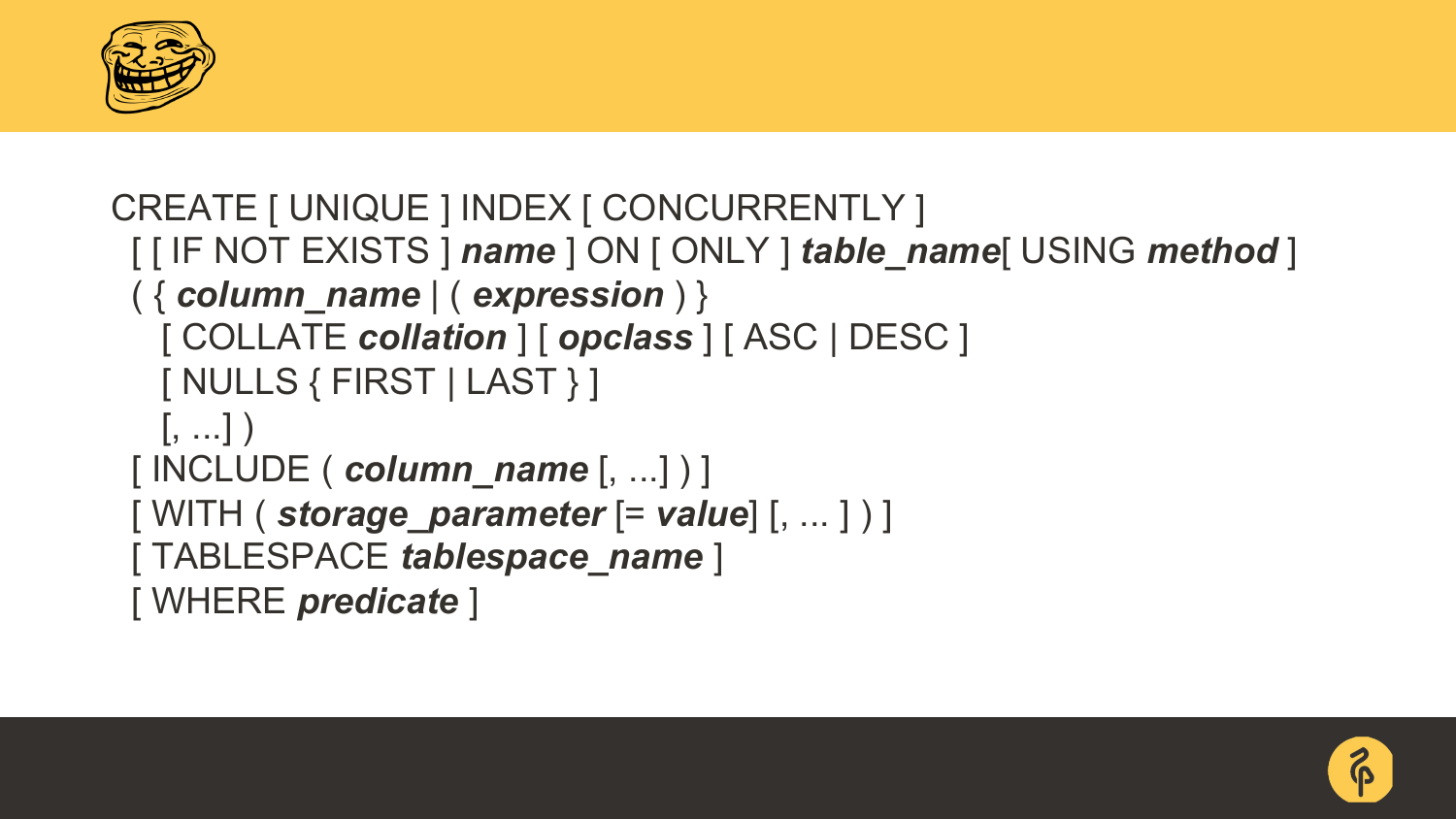#### **ЗС** Здравый смысл

- Что такое индексы?
	- Легализованные костыли для ускорения (pk)
- Какова расплата?
	- Замедление записи в таблицы (80% к 20%)
	- Дополнительные объемы дискового пространства
	- Усложненное техническое обслуживание (bloat)
- Все ли индексы полезны?
	- Нет, нет и нет.

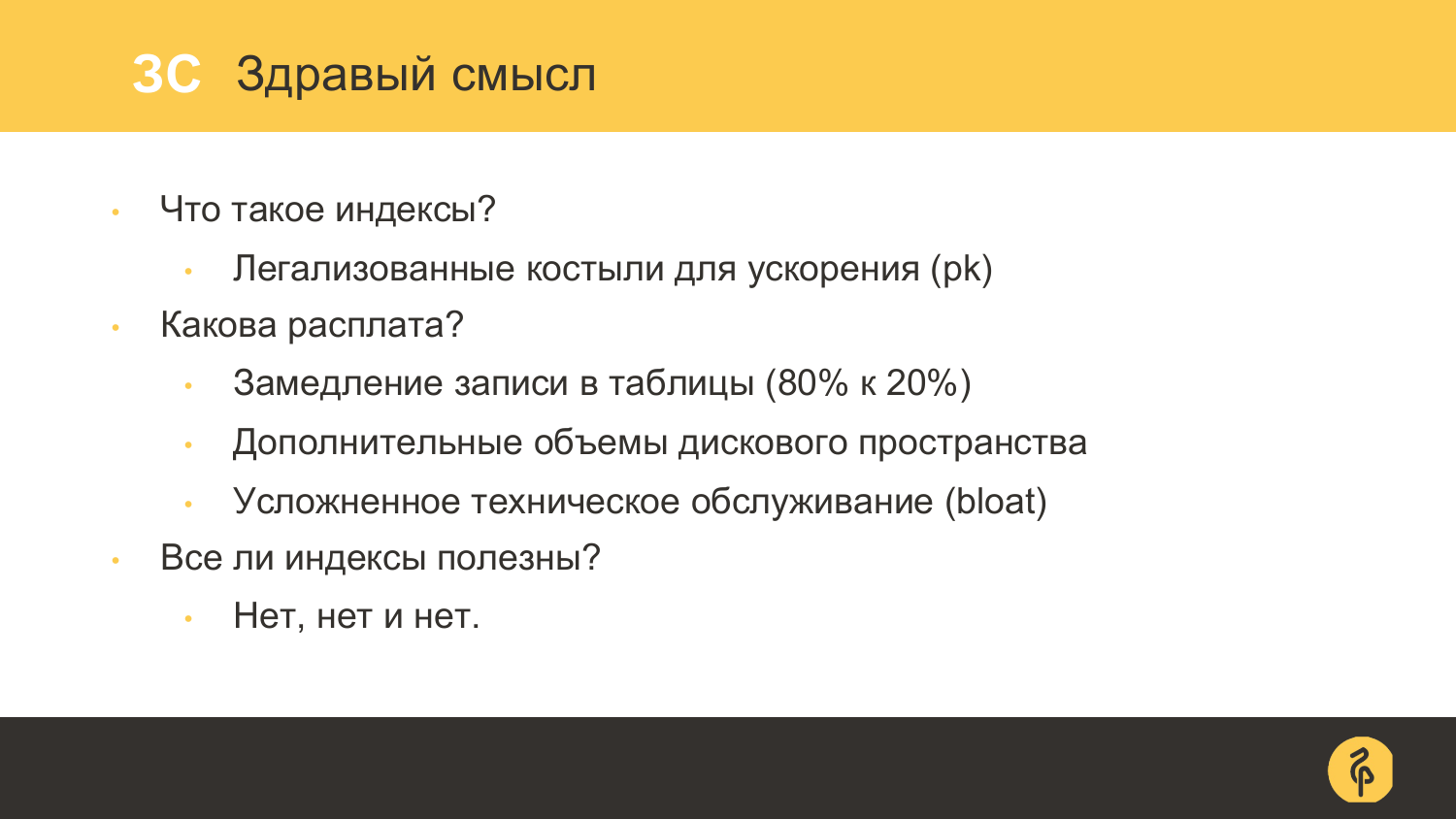# **ЗС** Начальная информация

- Ориентироваться только на продуктовое окружение
	- Тестовые окружения не соответствуют реальности
	- Обладать статистикой нагрузки на БД от запросов
		- pg\_stat\_statments хорошо
		- pgBadger с осторожностью
	- Иметь примеры запросов с параметрами
		- Для понимания входящих параметров запроса
		- Необходимо для проверки

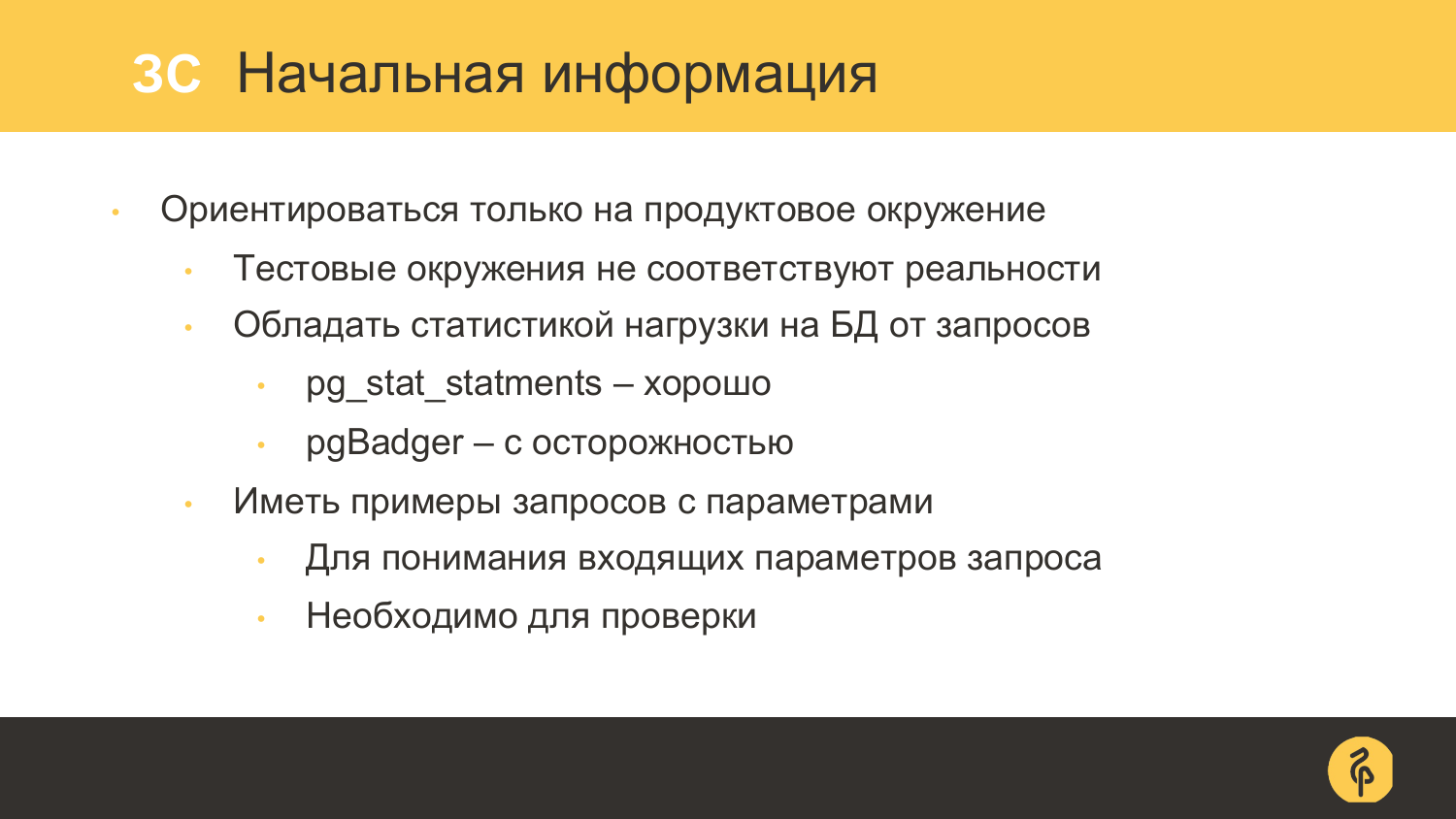# **ЗС** Начальная информация

- Уметь читать статистику распределения данных (планировщик)
- Представление pg stats
	- Уникальность значений: n\_distinct
	- Упорядоченность значений: correlation
	- Объемы null: null frac
	- Частые значения: most\_common\_vals и most\_common\_freqs
- Вручную собрать более полную статистику (sample 30k)
	- Подозрения, что в статистике есть существенные промахи

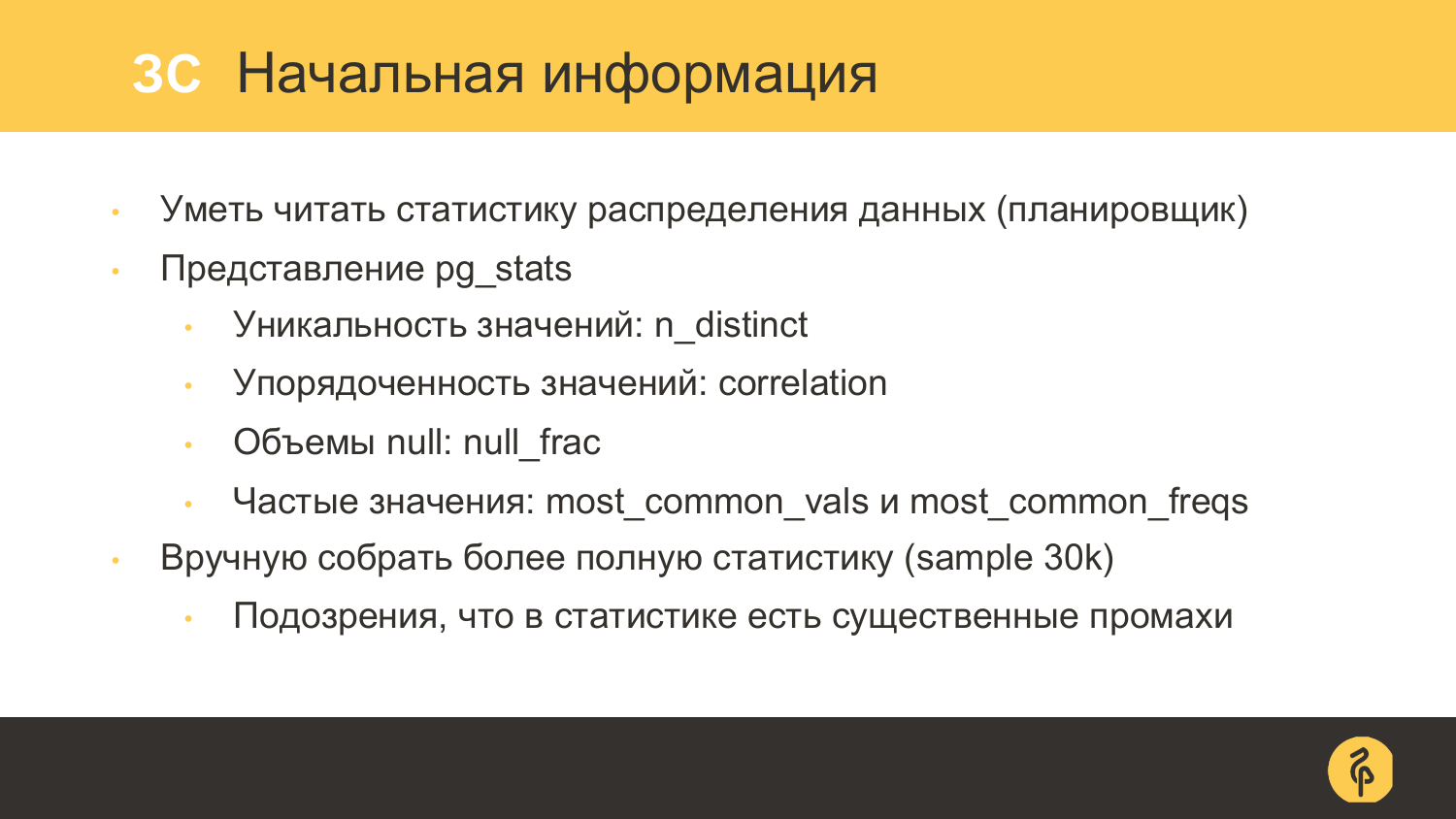# **ТИ** Типы индексов

- **btree** 
	- Наиболее распространённый тип индексов
	- Алгоритмы работы и модель хранения улучшаются
	- Покрывает 90% задач
	- Легко создать ориентируясь на статистику по таблице
- hash
	- Мой любимый тип индексов
	- Абсолютно бесполезен, используйте btree

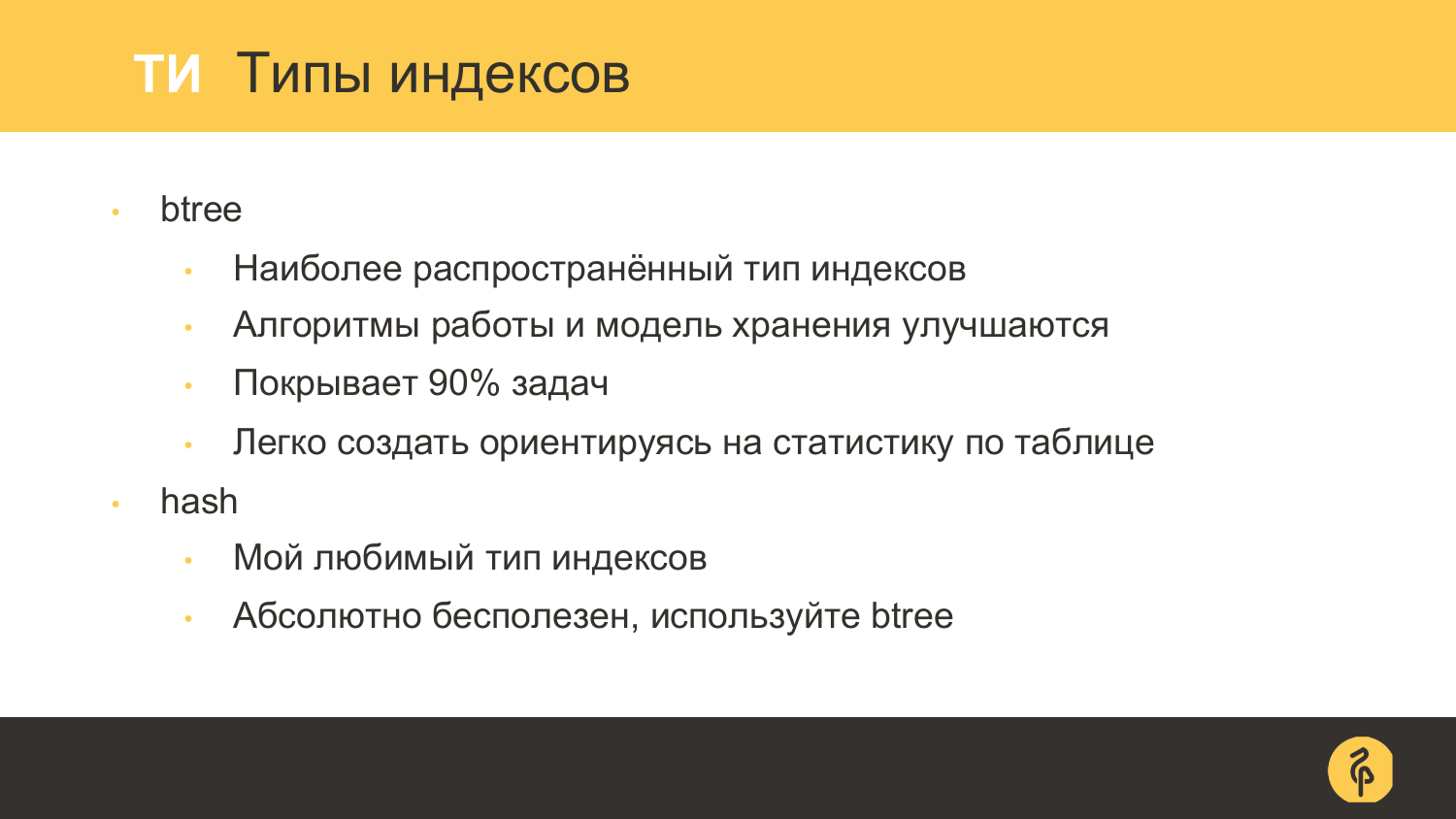# **ТИ** Типы индексов

- gist
	- В чистом виде полезен для гео-данных
	- Расширения
		- pg trgm like, ilike,  $\sim$ ,  $\sim$ \* (regexp)
		- $\cdot$  btree gist сложные constraints с интервалами
- sp\_gist
	- … Loading …
	- Нет практических применений в OLTP

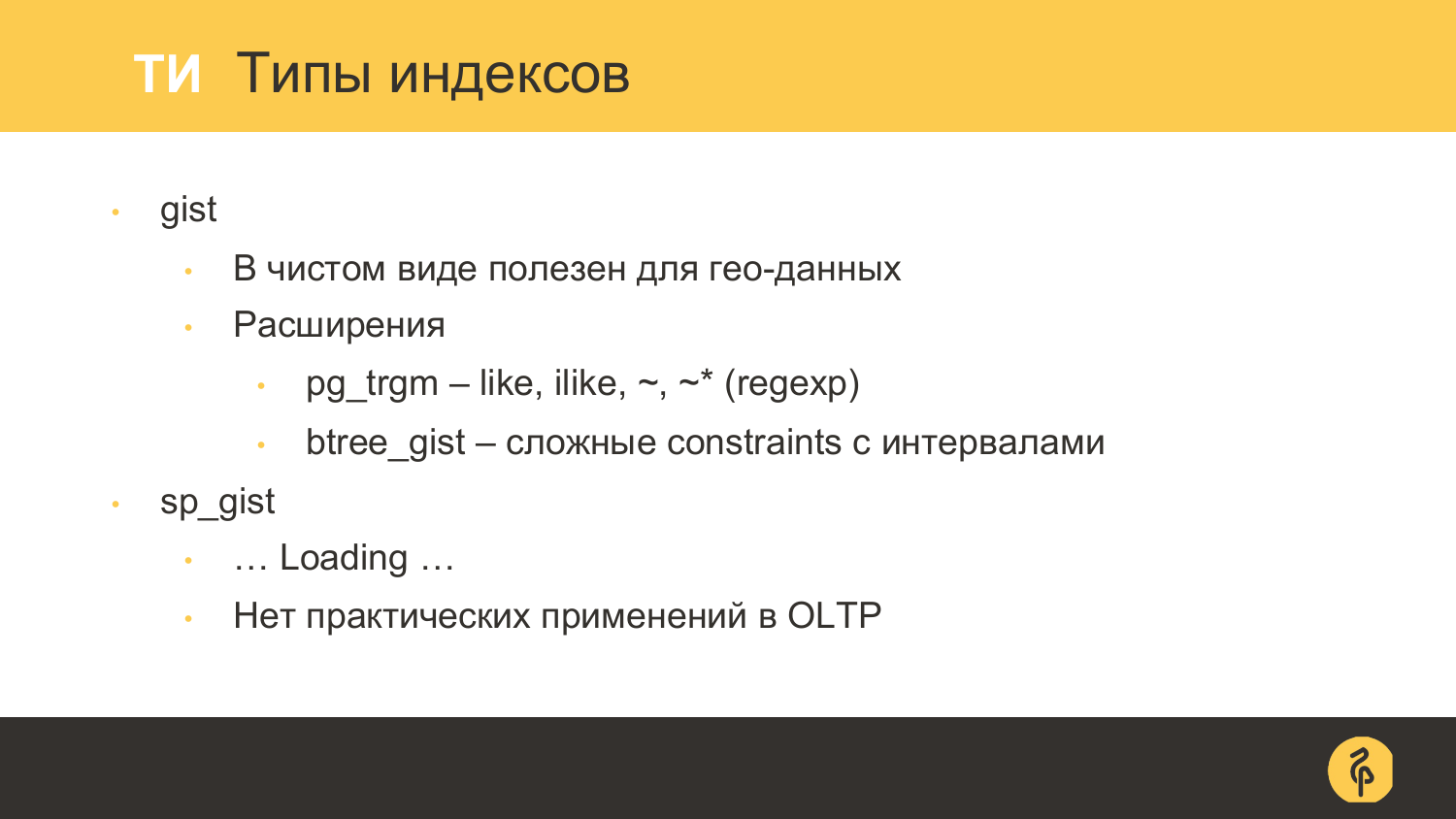# **ТИ** Типы индексов

- gin
	- Не сильно радует dba
	- Хорош для текстового поиска ( + pg\_tgrm )
	- jsonb
		- jsonb\_ops умолчание
		- jsonb\_path\_ops малый размер
- brin
	- Крайне компактный индекс

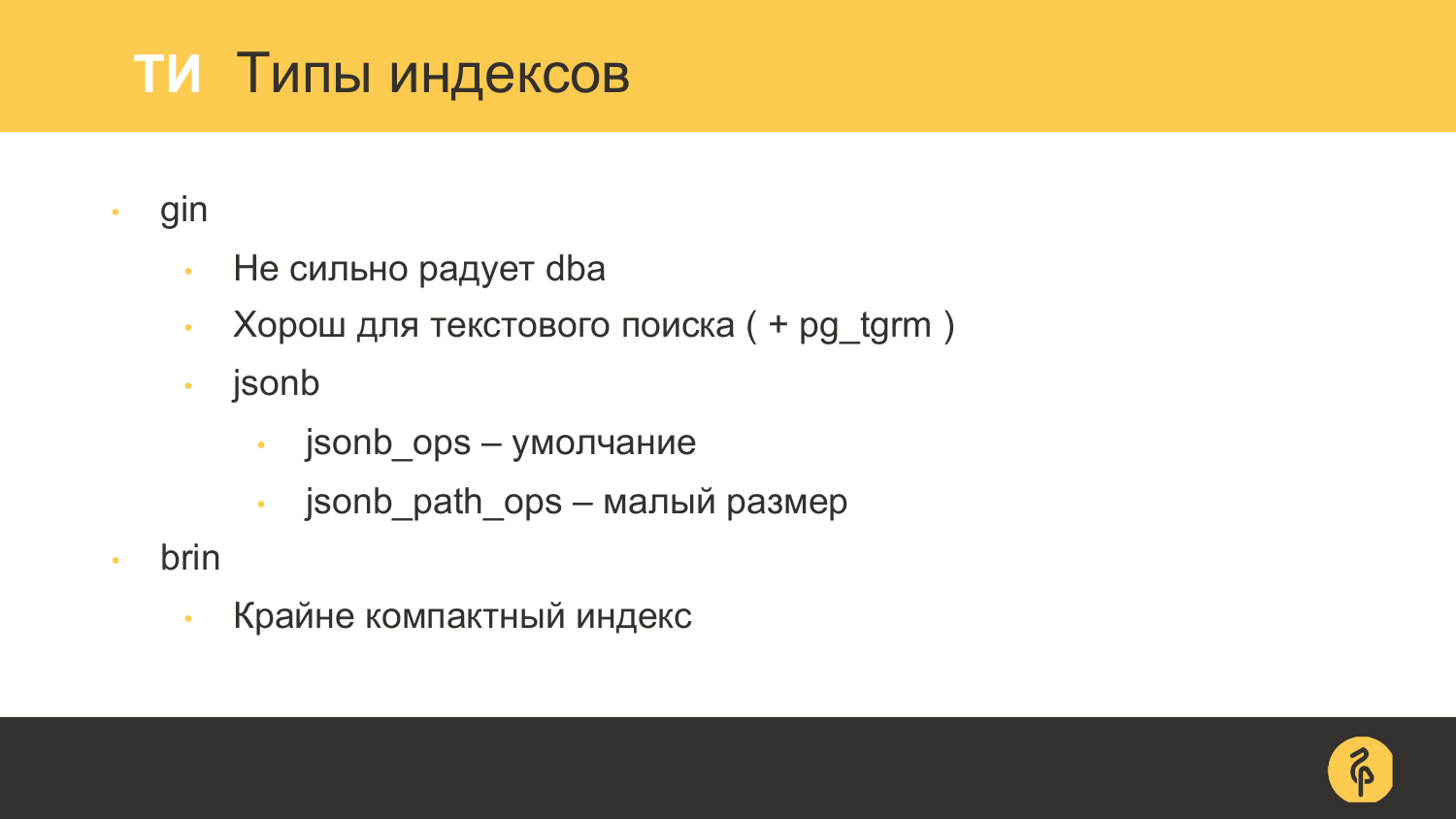# Indexes null or not null

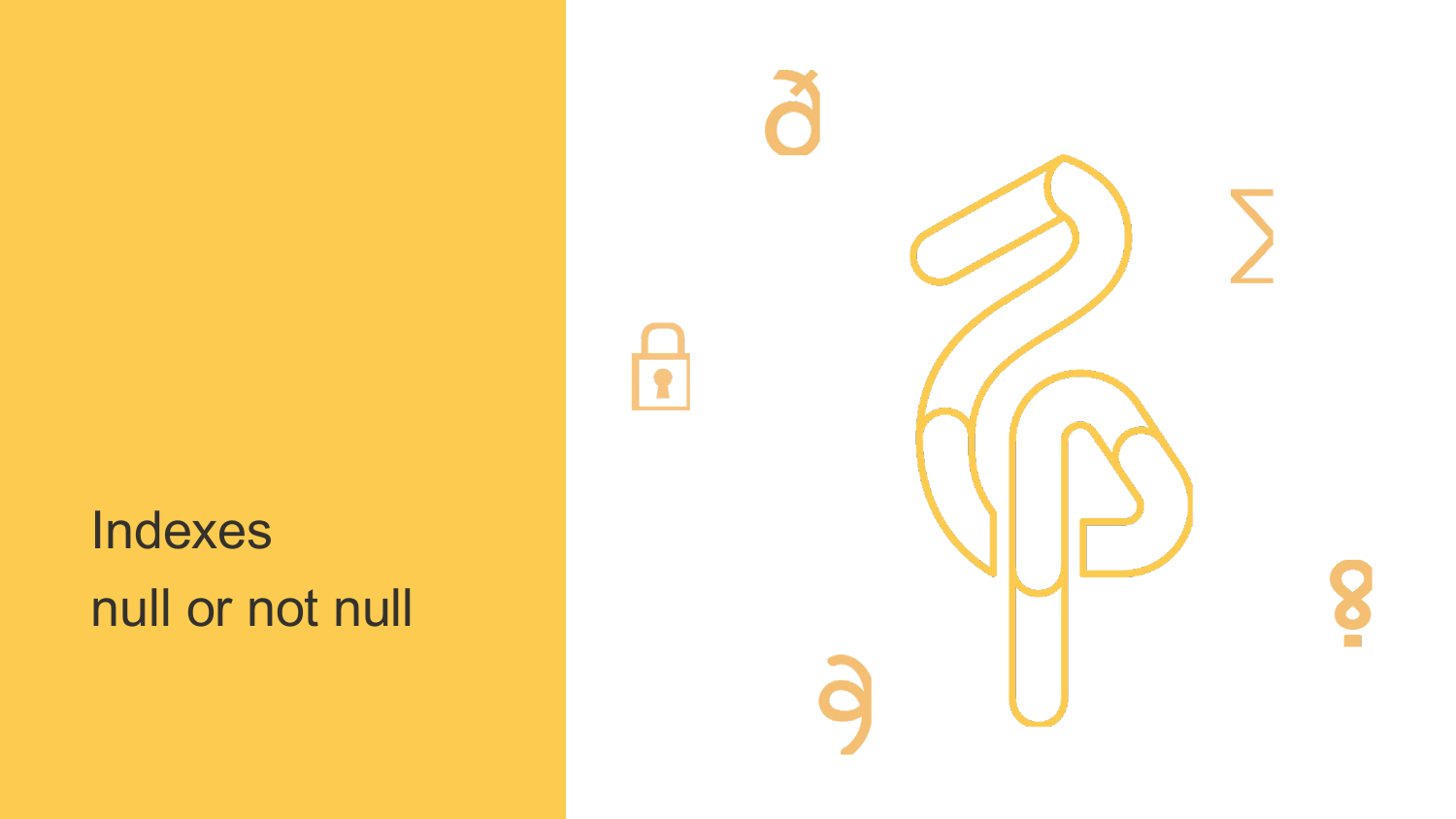#### **00** Таблица для тренировок

```
Table "public.pgconf"
  Column | Type | Collation | Nullable | Default
------------+--------------------------+-----------+----------+---------
id | bigint | | | not null
fk id | bigint
state | text
amount | numeric
item | text
created at | timestamp with time zone
Indexes:
   "pgconf pkey" PRIMARY KEY, btree (id)
Foreign-key constraints:
   "pgconf_fk_id_fkey" FOREIGN KEY (fk_id) REFERENCES pgconf(id)
```
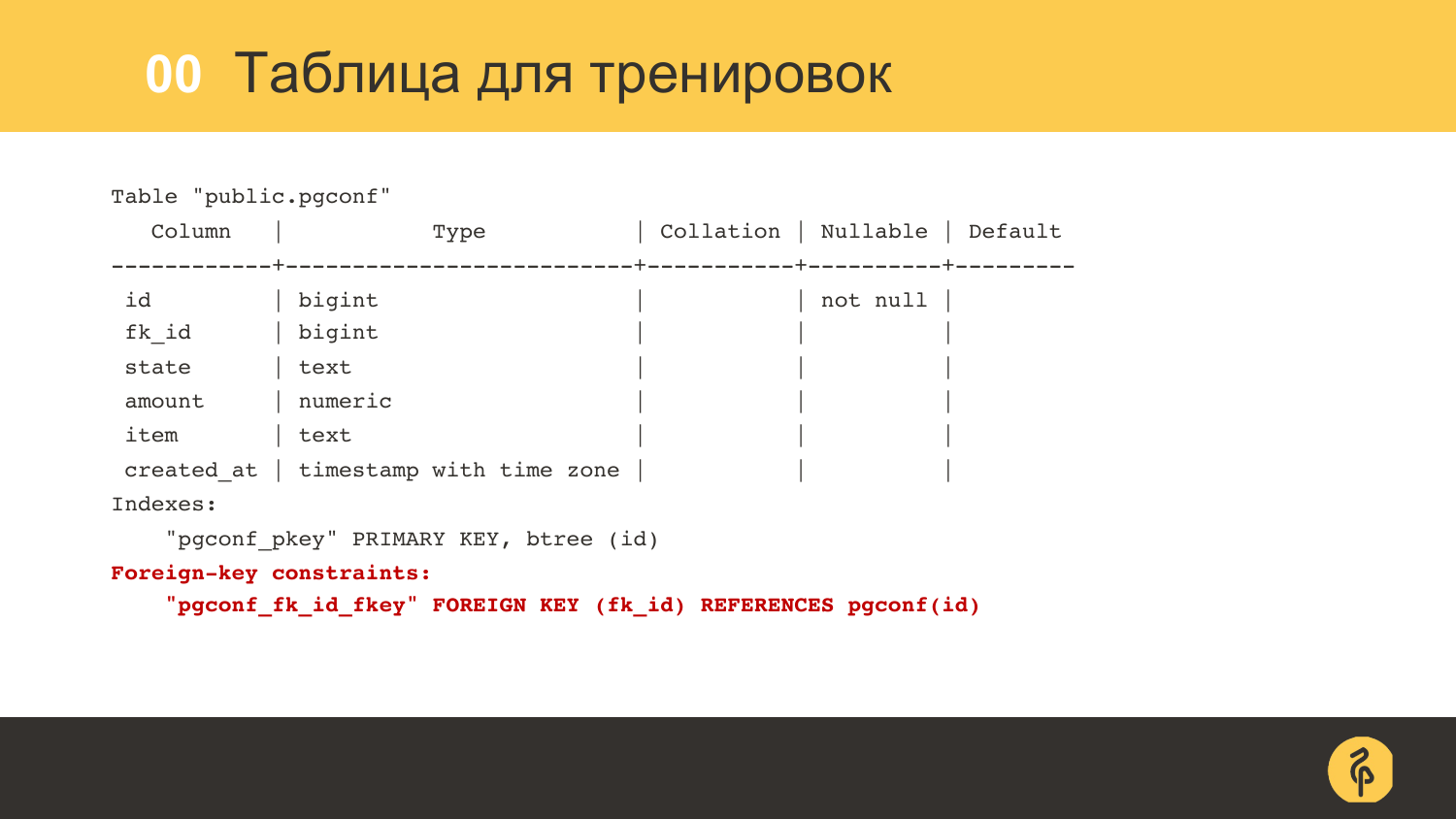#### **01** Таблица для тренировок

rows count: **10,000,000**

Schema | Name | Type | Owner | Size --------+--------+-------+--------+------- public | pgconf | table | andrey | **816 MB**

Schema | Name | Type | Owner | Table | Size --------+-------------+-------+--------+--------+------- public | pgconf\_pkey | index | andrey | pgconf | **214 MB**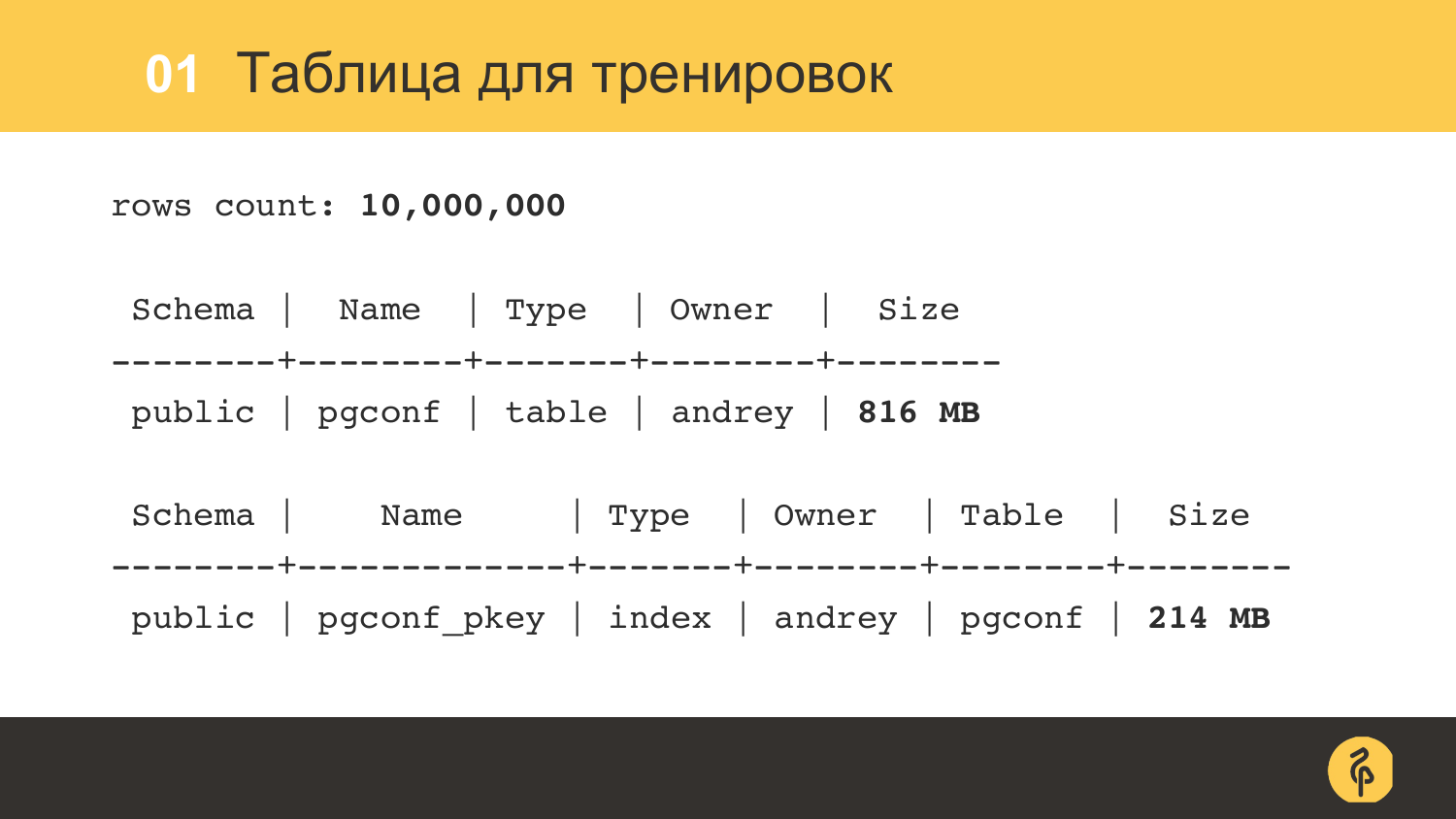#### **02** Удаляем строку

**delete from pgconf where id = 10;** 

Delete on pgconf

-> Index Scan using pgconf\_pkey on pgconf Index Cond: (id = 10)

Planning Time: 0.043 ms

**Trigger for constraint pgconf\_fk\_id\_fkey: time=690.455 calls=1**

```
Execution Time: 690.515 ms
```
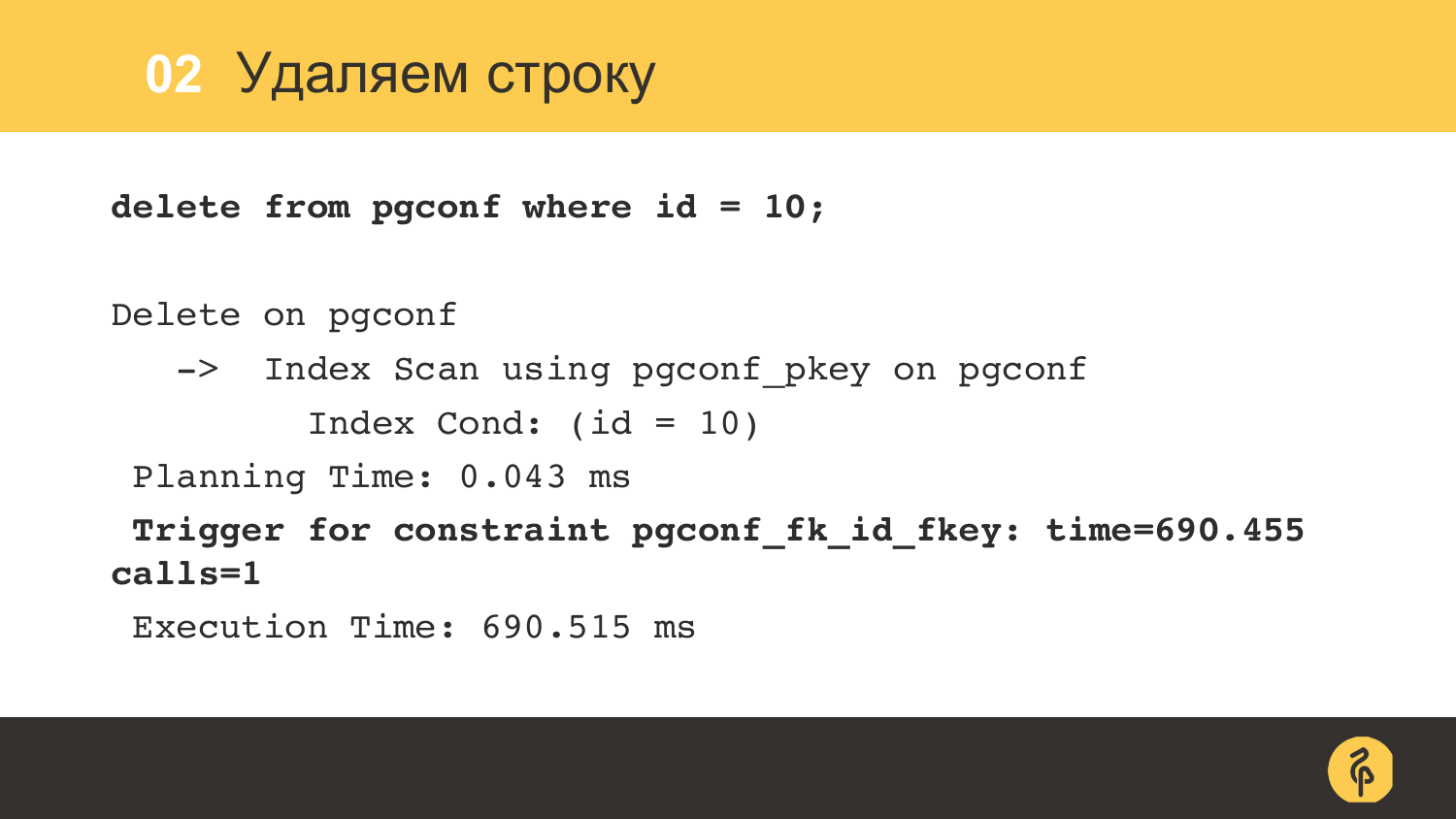# **03** Удаляем строку (под капотом)

**select \* from pgconf where fk\_id = 10;**

Gather

```
Workers Planned: 2
  Workers Launched: 2
  -> Parallel Seq Scan on pgconf
        Filter: (fk id = 10)
        Rows Removed by Filter: 3333333
Planning Time: 0.059 ms
Execution Time: 281.468 ms
```
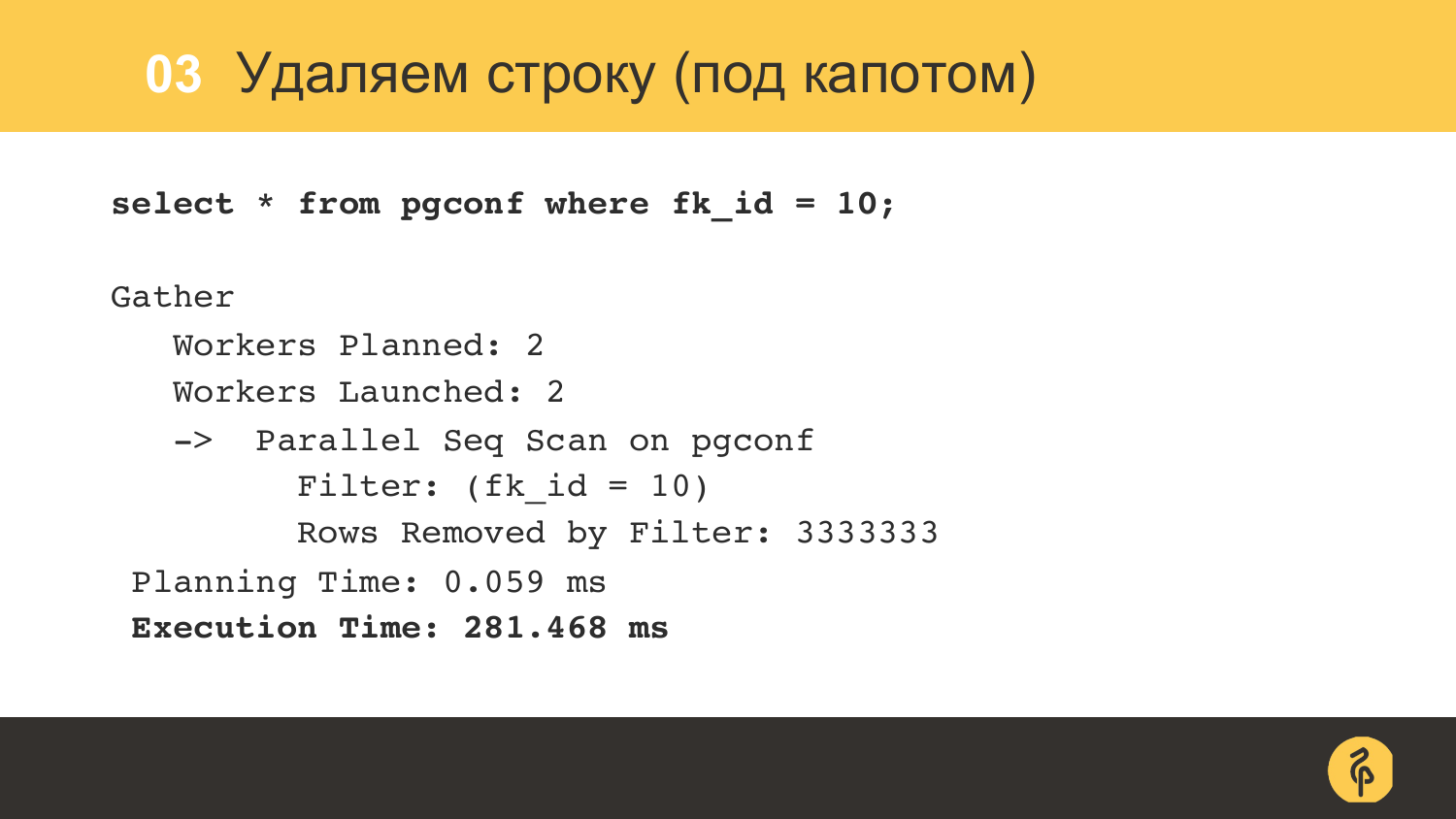#### **04** Ускоряем проверку FK

**create index fk on pgconf (fk\_id);** 

Delete on pgconf

-> Index Scan using pgconf\_pkey on pgconf Index Cond:  $(id = 10)$ 

Planning Time: 0.063 ms

**Trigger for constraint pgconf\_fk\_id\_fkey: time=0.047 calls=1**

```
Execution Time: 0.101 ms
```
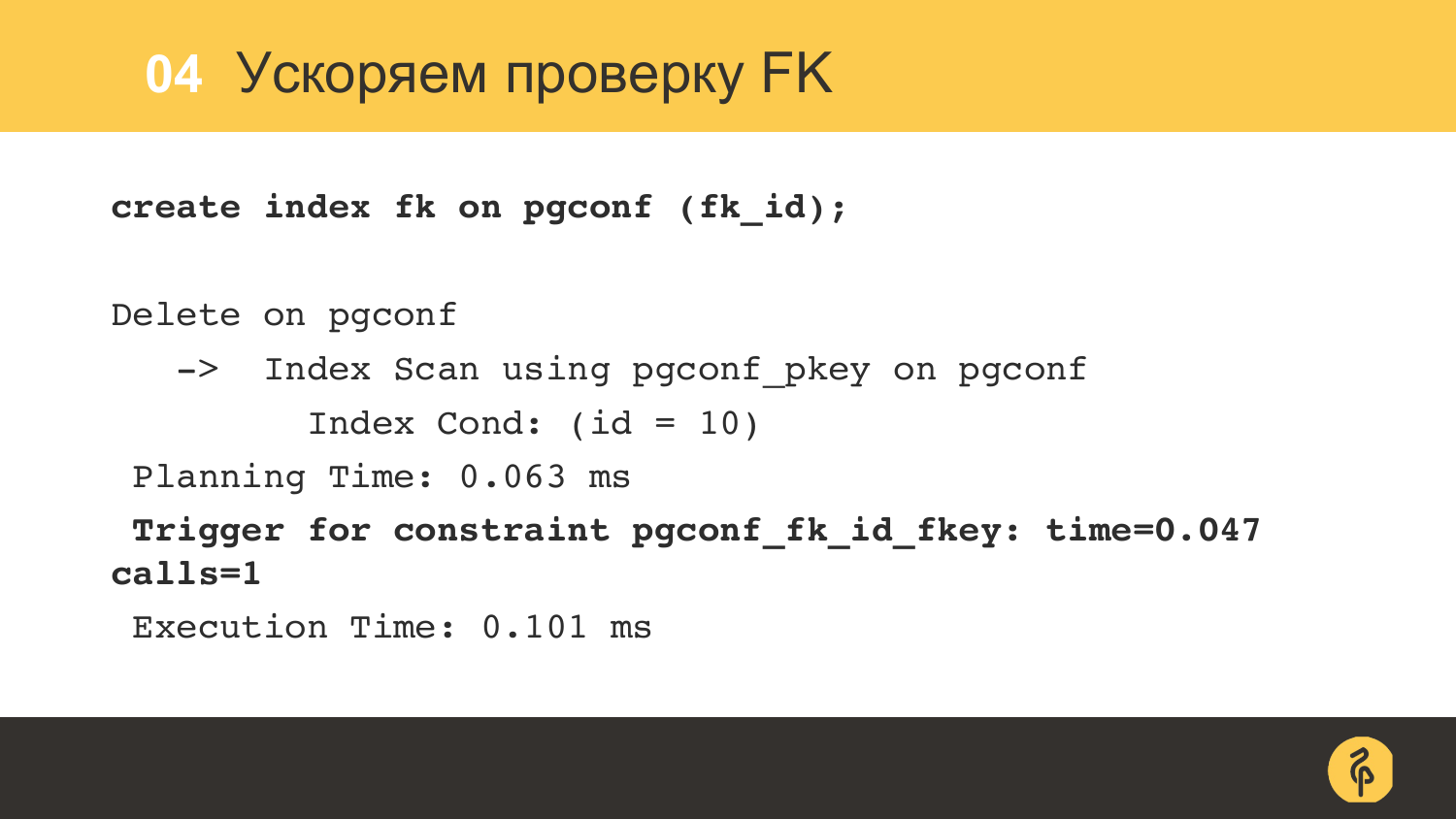#### **05** Ускоряем проверку FK (под капотом)

**select \* from pgconf where fk\_id = 10;**

Index Scan using fk on pgconf Index Cond: (fk  $id = 10$ ) Planning Time: 0.067 ms **Execution Time: 0.027 ms**

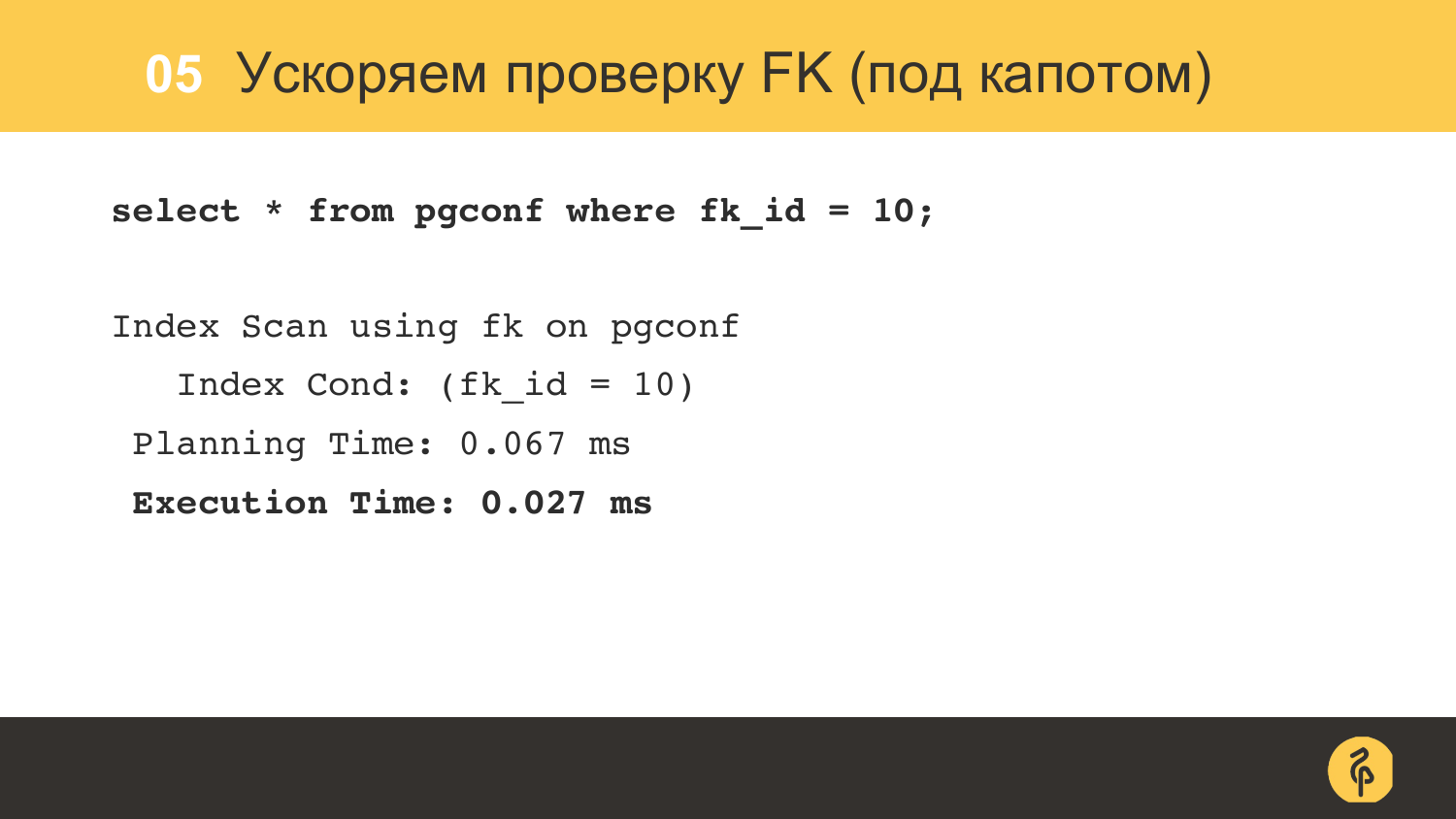#### **06** Смотрим статистику

select \* from pg\_stats where tablename = 'pgconf' and attname =  $'fk id'$ ;

tablename | pgconf attname | fk id **null\_frac | 0.92943335** n distinct | -0.070566654 most\_common\_vals | most\_common\_freqs | correlation | 0.0095442245

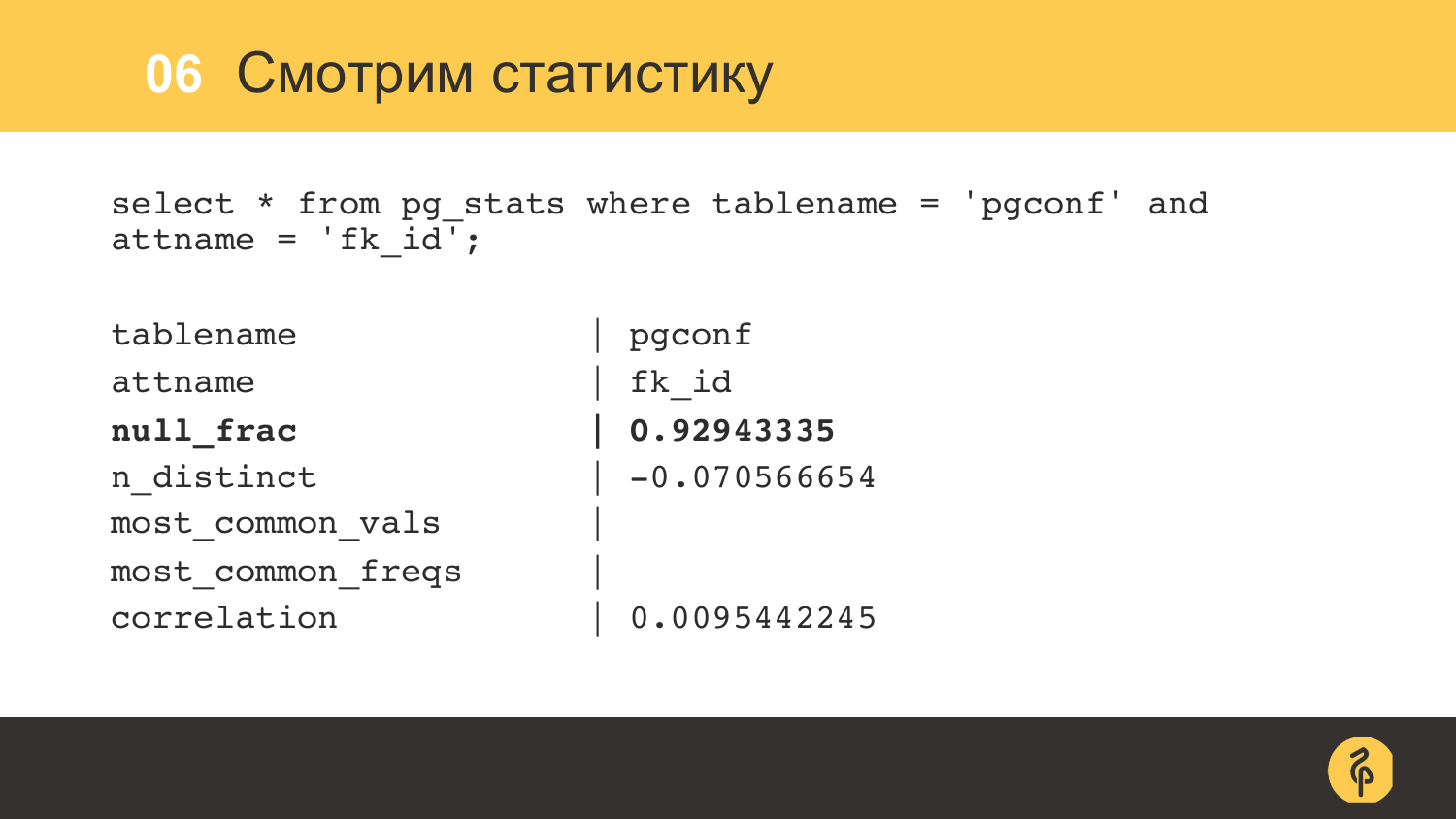#### **07** Уменьшаем проверку FK

```
create index fk_not_null on pgconf (fk_id)
where fk_id is not null;
```
Delete on pgconf

-> Index Scan using pgconf\_pkey on pgconf

```
Index Cond: (id = 10)
```
Planning Time: 0.069 ms

**Trigger for constraint pgconf\_fk\_id\_fkey: time=0.044 calls=1**

```
Execution Time: 0.100 ms
```
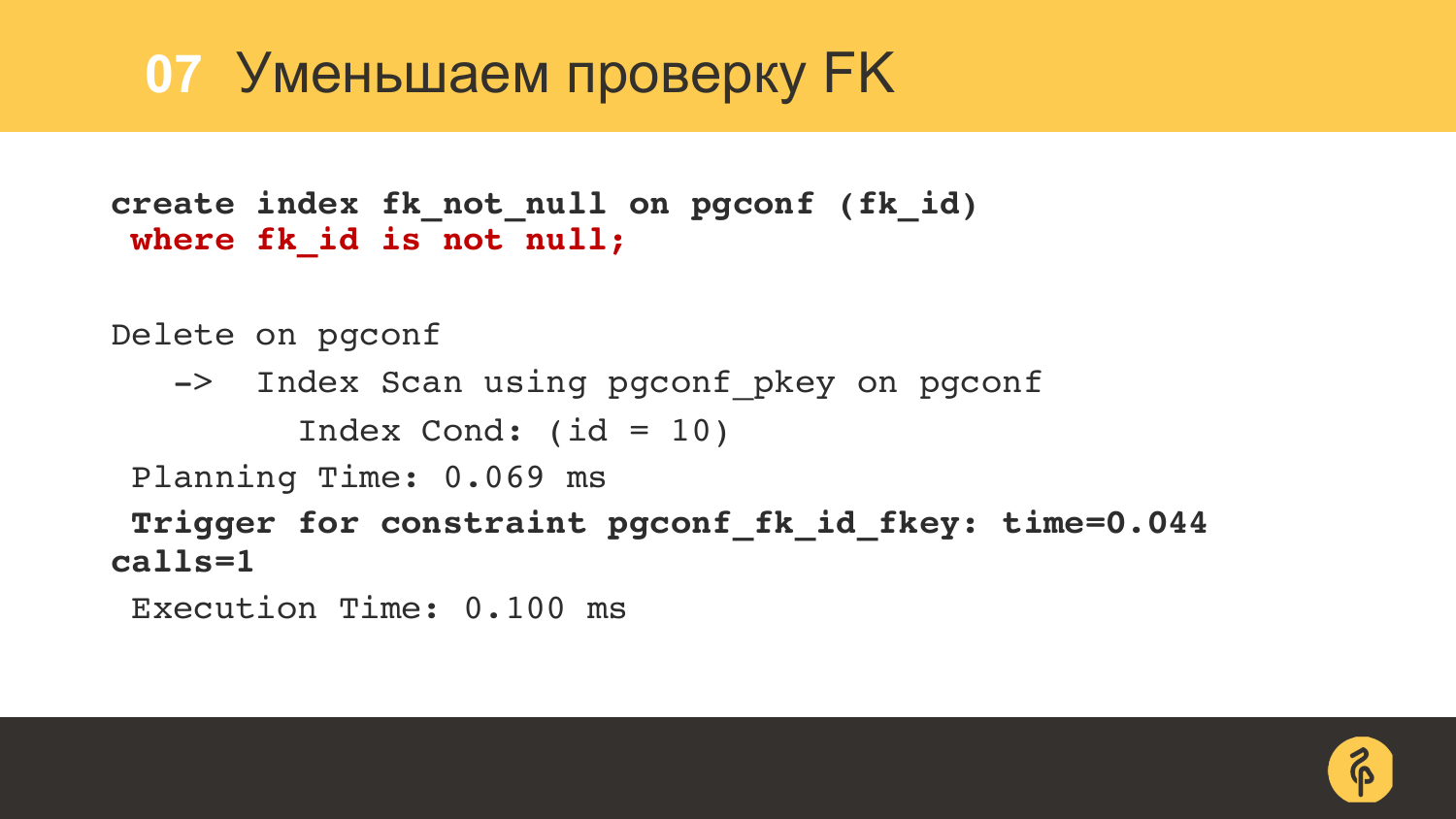#### **08** Уменьшаем проверку FK (под капотом)

**select \* from pgconf where fk\_id = 10;**

Index Scan using fk not null on pgconf Index Cond: (fk  $id = 10$ ) Planning Time: 0.080 ms **Execution Time: 0.027 ms**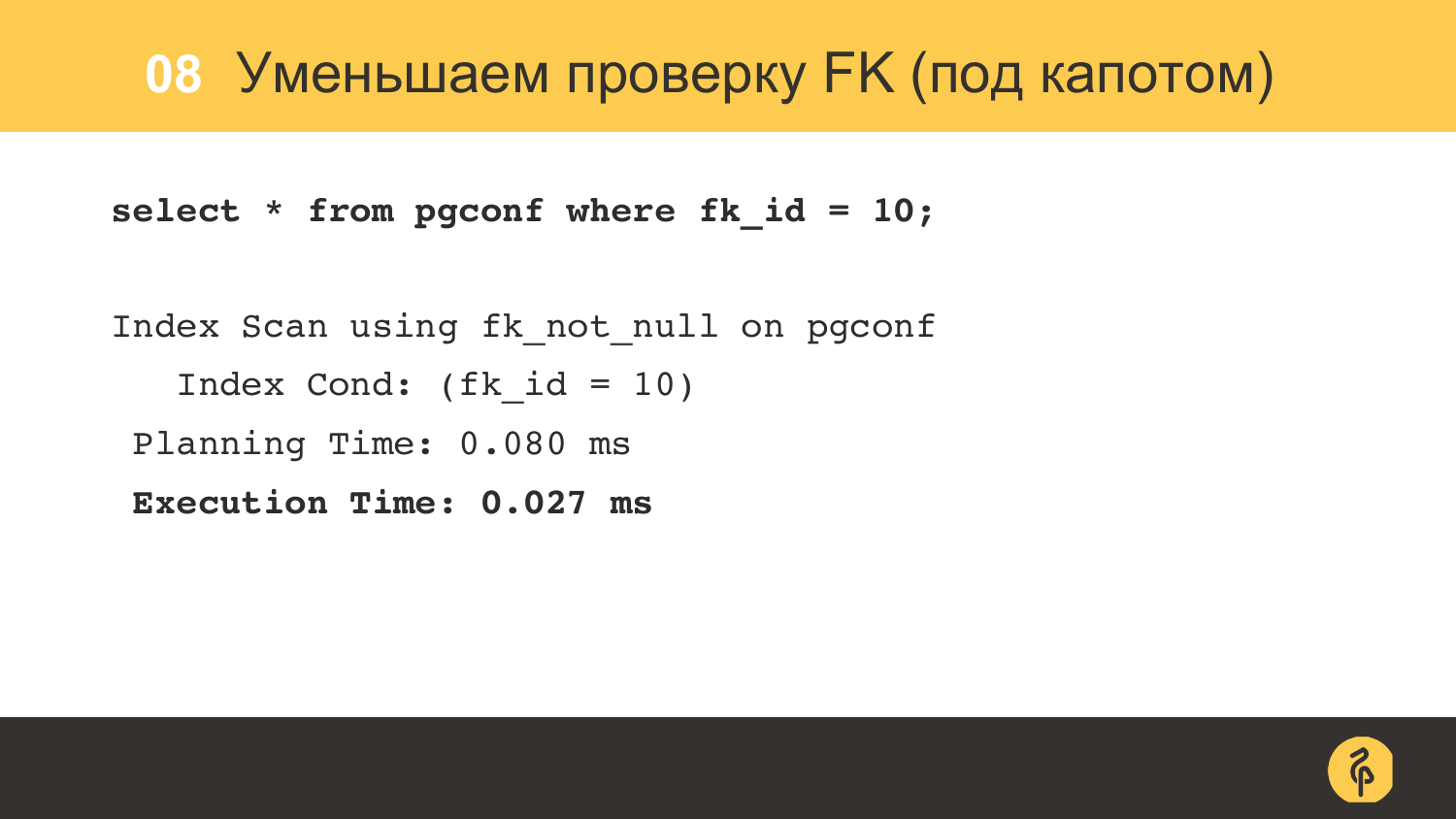#### **09** Что стало лучше с FK

Time: 690.713 ms vs 0.336 ms **Ускорение в 2055 раз!**

pgconf\_pkey : 214 MB fk : 215 MB fk not null : 15 MB **Уменьшение размеров в 14 раз!**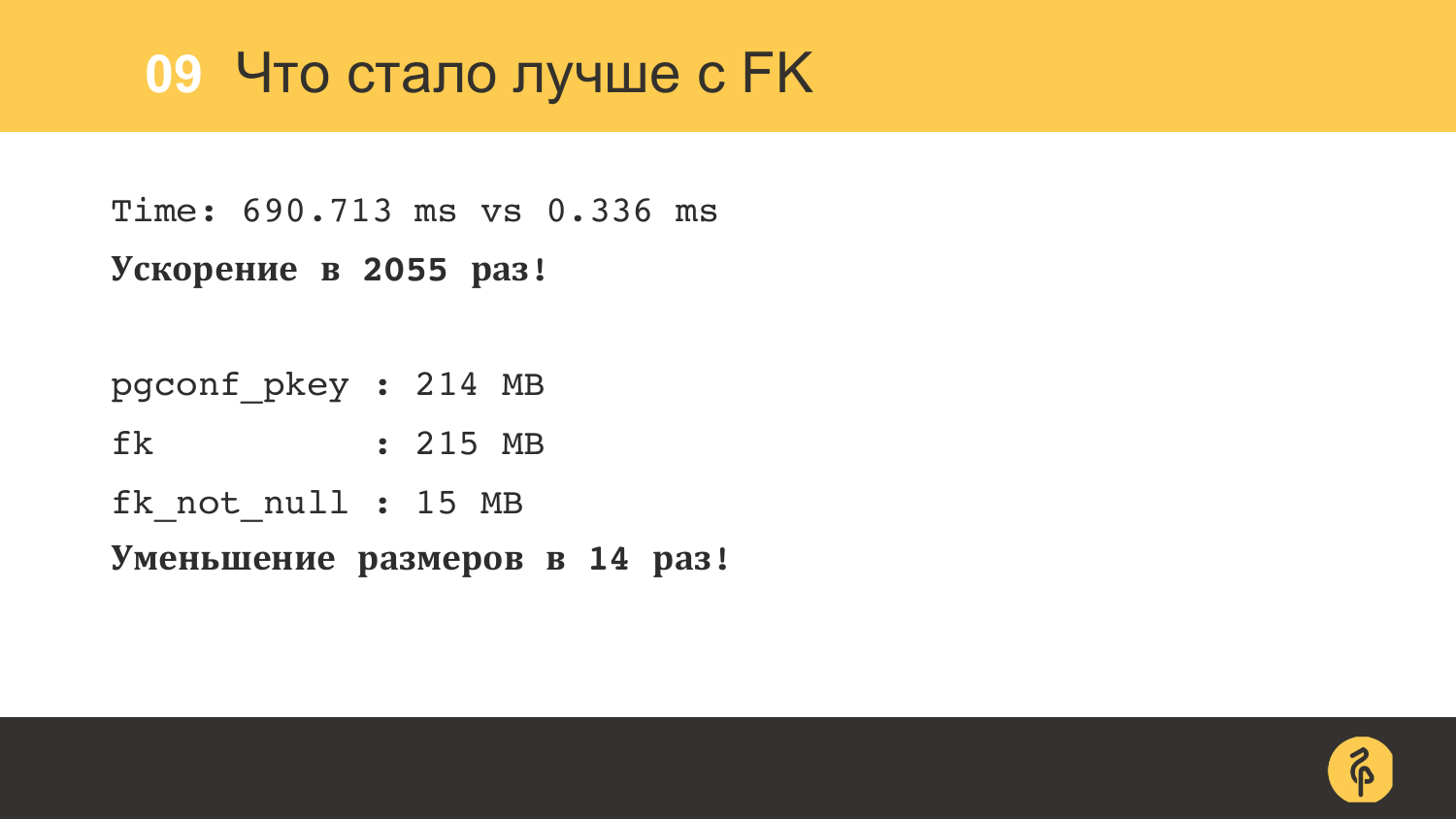Indexes partial

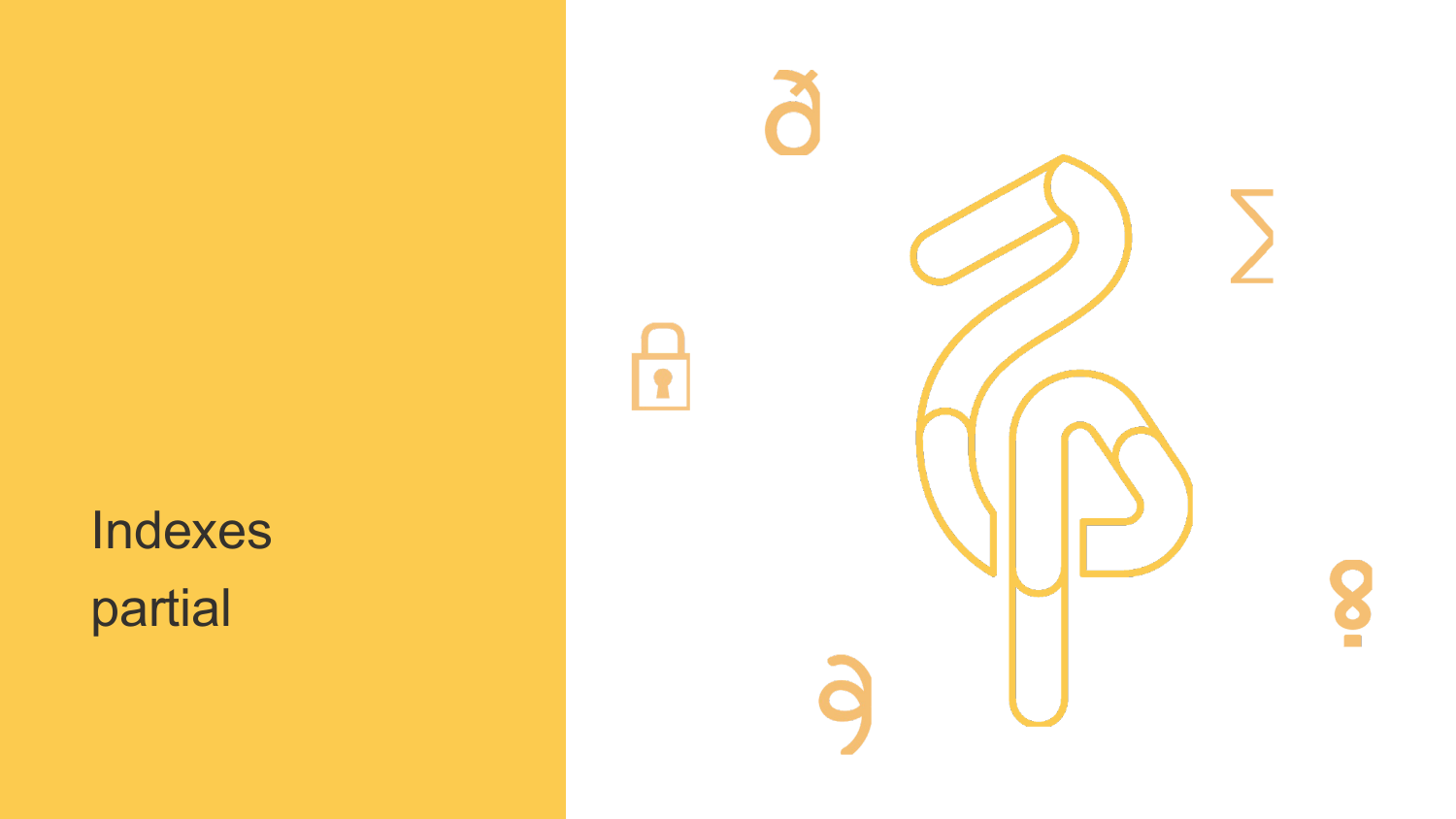#### **10** Поиск необработанных событий

- select \* from pgconf
	- where state = 'ожидает'
	- order by created\_at
	- limit 100;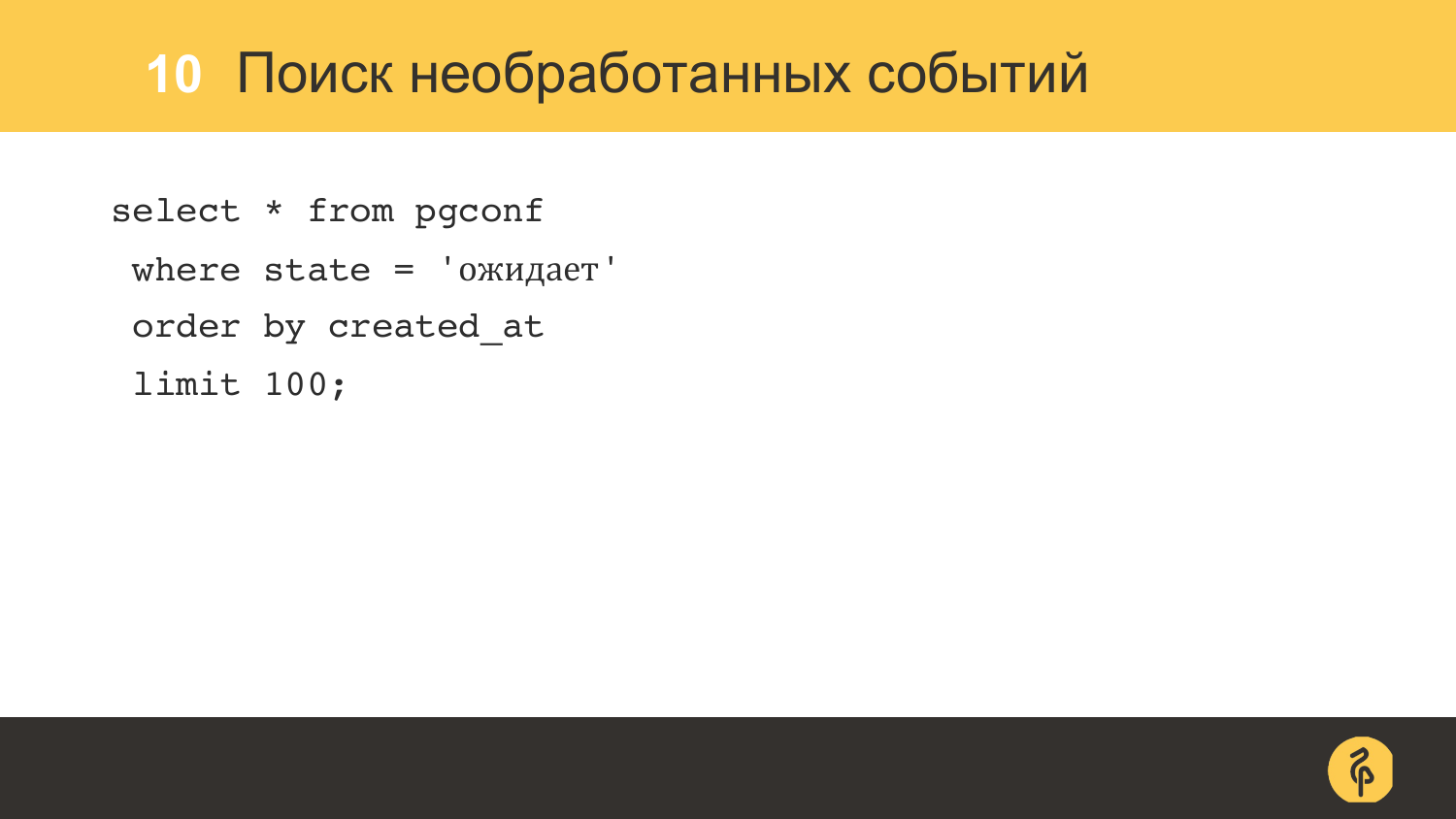#### **11** Запрос в лоб

#### Limit

-> Gather Merge Workers Planned: 2 Workers Launched: 2 -> Sort Sort Key: created\_at Sort Method: top-N heapsort Memory: 35kB Worker 0: Sort Method: top-N heapsort Memory: 35kB Worker 1: Sort Method: top-N heapsort Memory: 35kB -> Parallel Seq Scan on pgconf Filter: (state = 'ожидает'::text) Rows Removed by Filter: 3003483 Planning Time: 0.140 ms

**Execution Time: 362.268 ms**

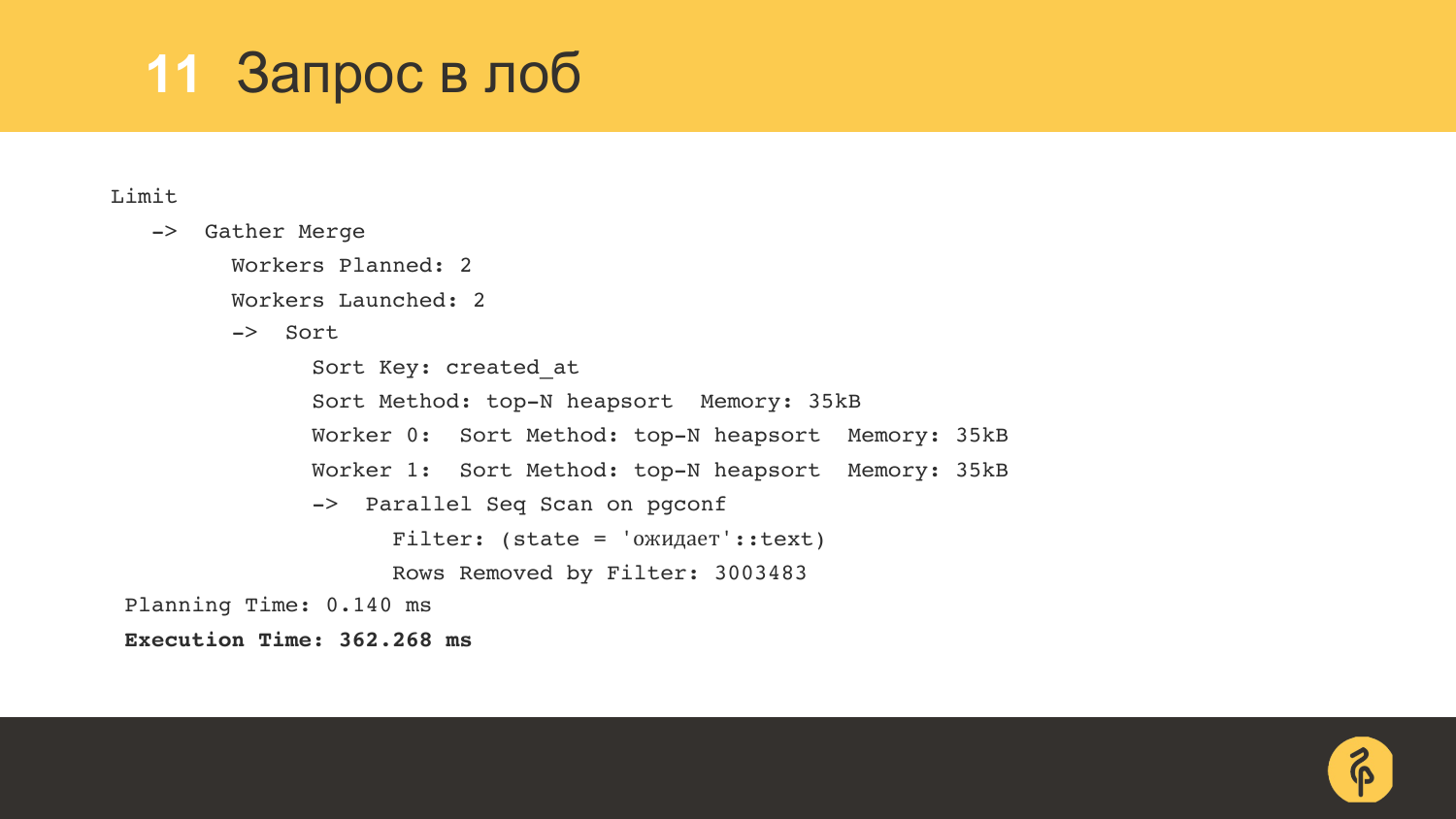#### **12** Странный вариант

**create index strange on pgconf ((state = 'ожидает'));**

Limit

- -> Gather Merge
- -> Sort Sort Key: created\_at Sort Method: top-N heapsort Memory: 35kB -> Parallel Seq Scan on pgconf Filter: (state = 'ожидает'::text) Rows Removed by Filter: 3003483 Planning Time: 0.093 ms

**Execution Time: 370.419 ms**

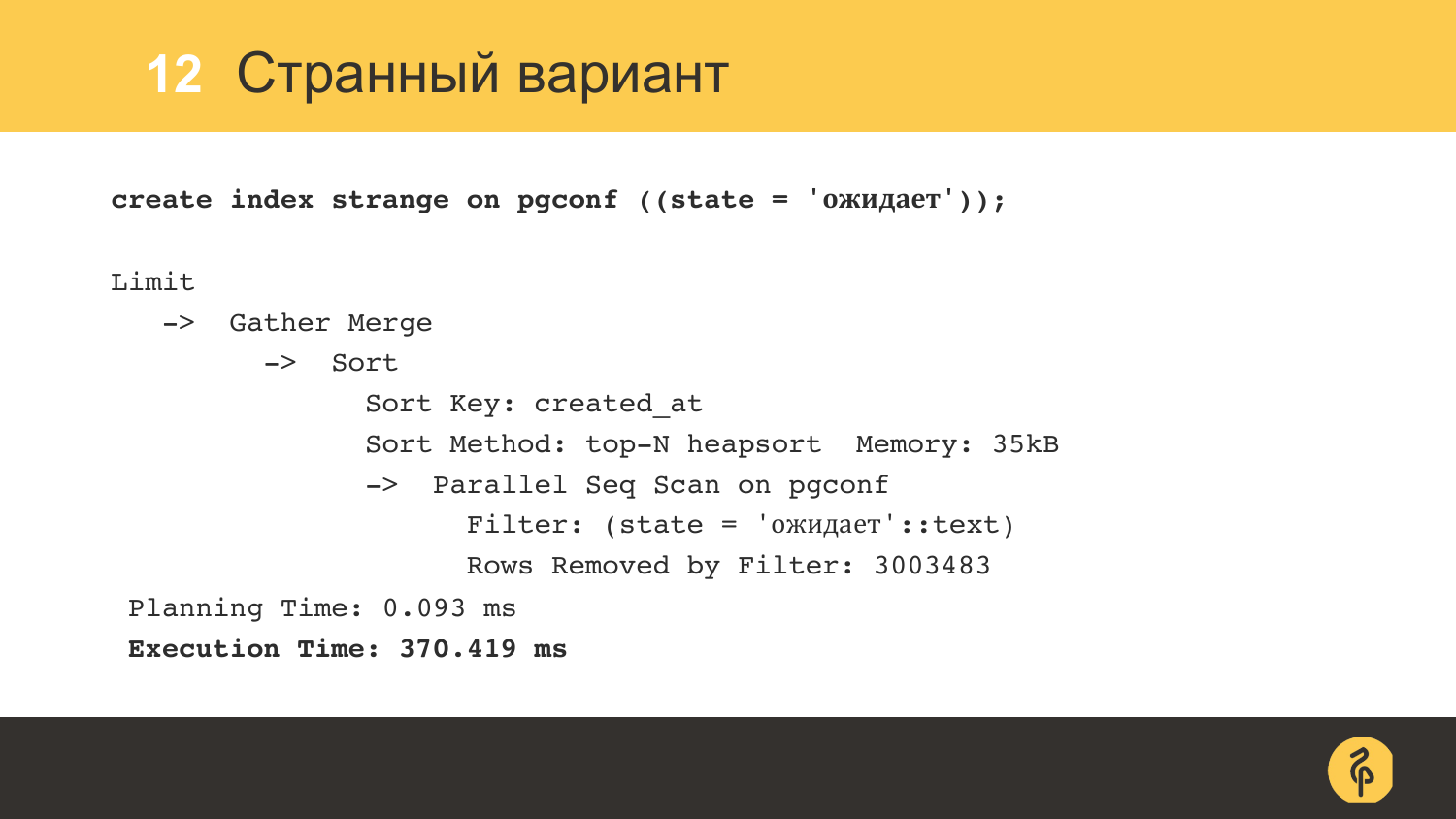#### **13** Хороший вариант

**create index normal on pgconf (created\_at, state);**

Limit

-> Index Scan using normal on pgconf Index Cond: (state = 'ожидает'::text) Planning Time: 0.107 ms **Execution Time: 0.138 ms**

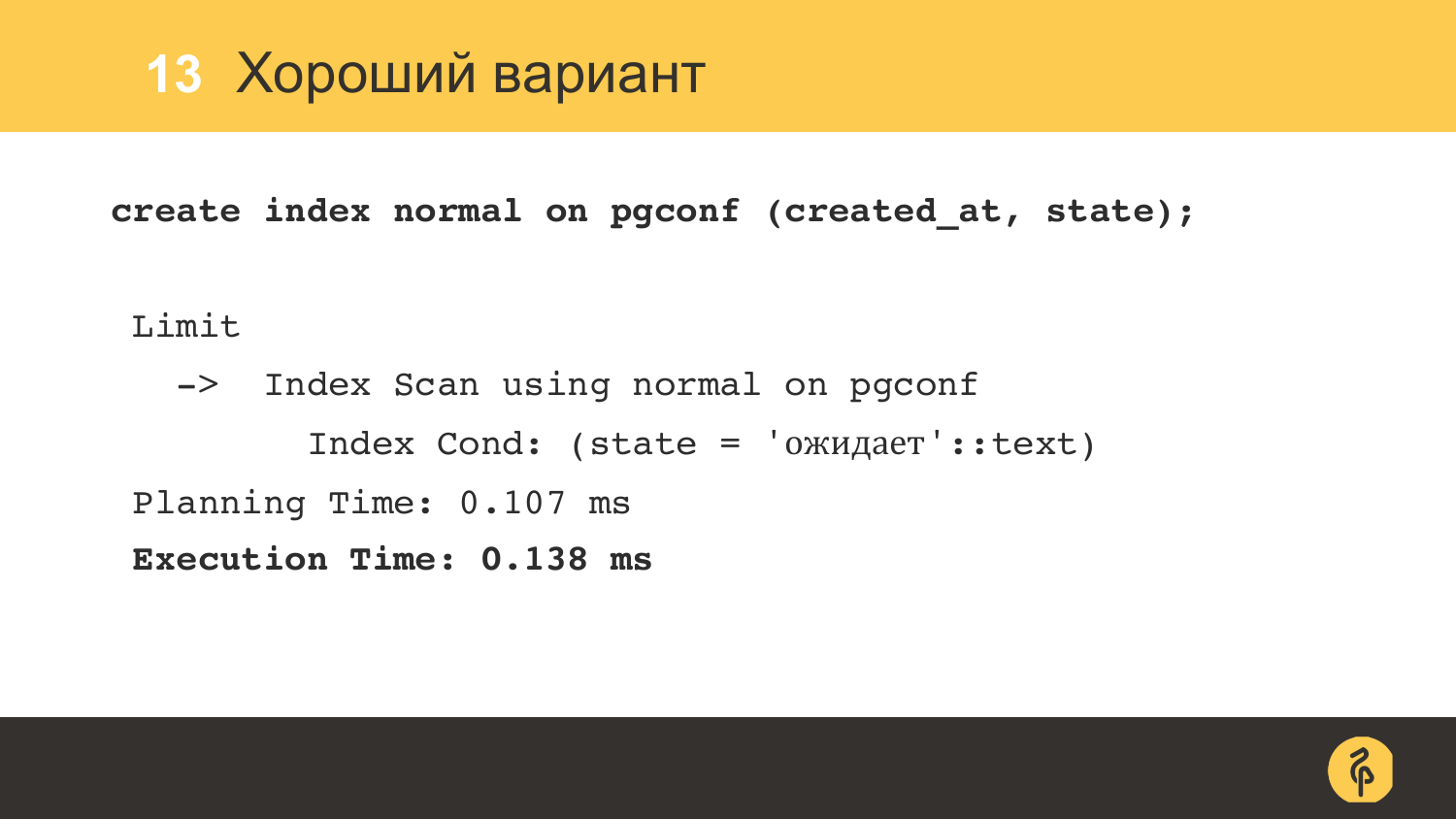#### **14** А если взглянуть на статистику?

| attname           | created at                                             |
|-------------------|--------------------------------------------------------|
| null_frac         | $\bf{0}$                                               |
| n distinct        | $-0.4638518$                                           |
| most common vals  |                                                        |
| most common freqs |                                                        |
| histogram bounds  | $\vert$ {"2021-10-23 00:16:35.571674+03",<br>$, \dots$ |
| correlation       |                                                        |

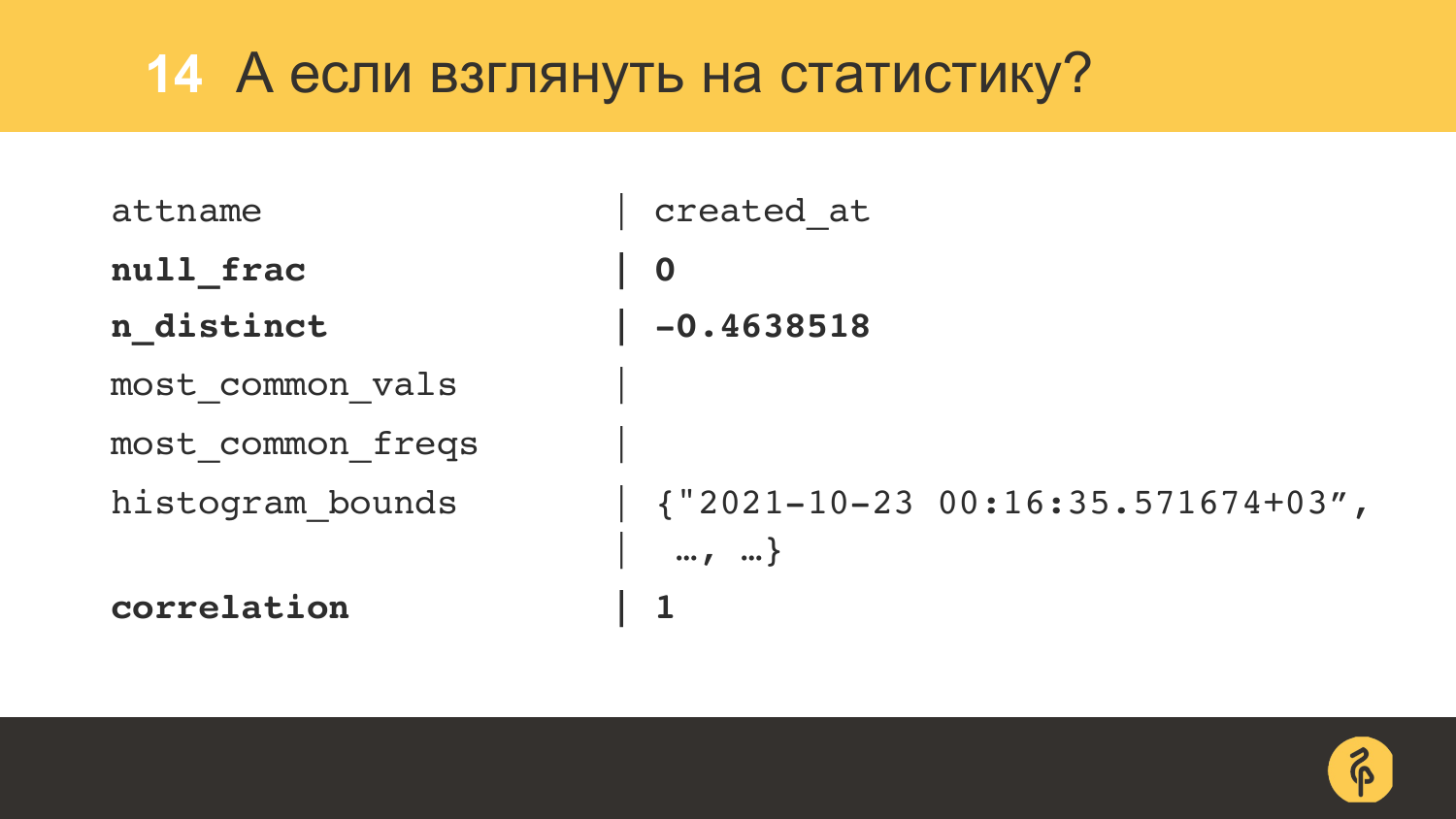#### **15** А если взглянуть на статистику?

| attname           | S                        |
|-------------------|--------------------------|
| null frac         | $\overline{0}$           |
| n distinct        | $\vert$ 3                |
| most common vals  | $\vert \ \ \}$           |
| most common freqs | $\vert \hspace{.1cm} \}$ |
| correlation       |                          |

state **most\_common\_vals | {обработано,ожидает,ошибка} most\_common\_freqs | {0.89863336,0.09996667,0.0014}** 0.81656545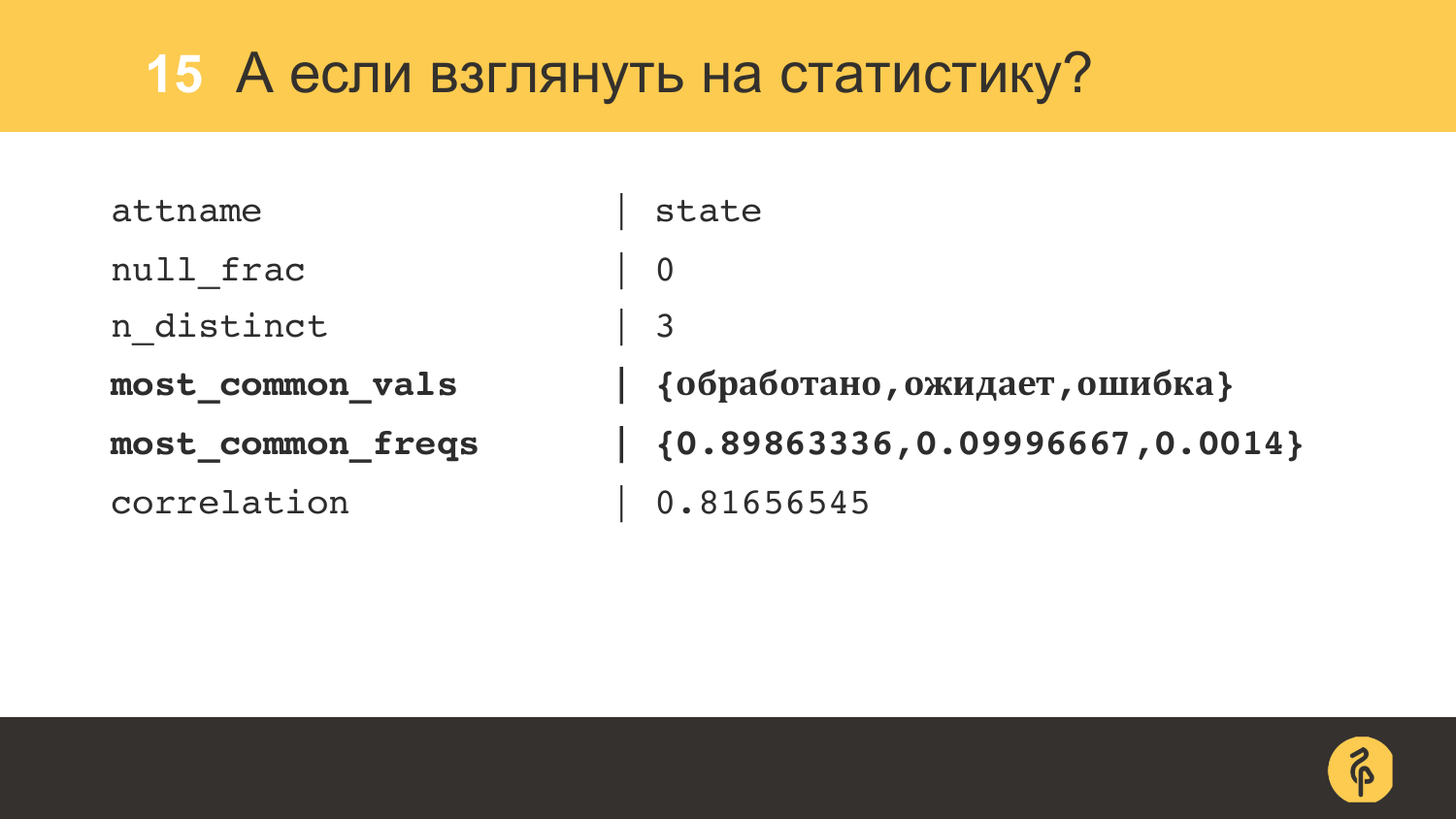#### **16** Почти идеал

```
create index perfect on pgconf (created_at)
where state != 'обработано';
```
Limit

-> Index Scan using perfect on pgconf  $Filter:$  (state = ' $OX$ <sub>H $A$  $B$ </sub> $S$ ':text) Rows Removed by Filter: 2 Planning Time: 0.120 ms **Execution Time: 0.105 ms**

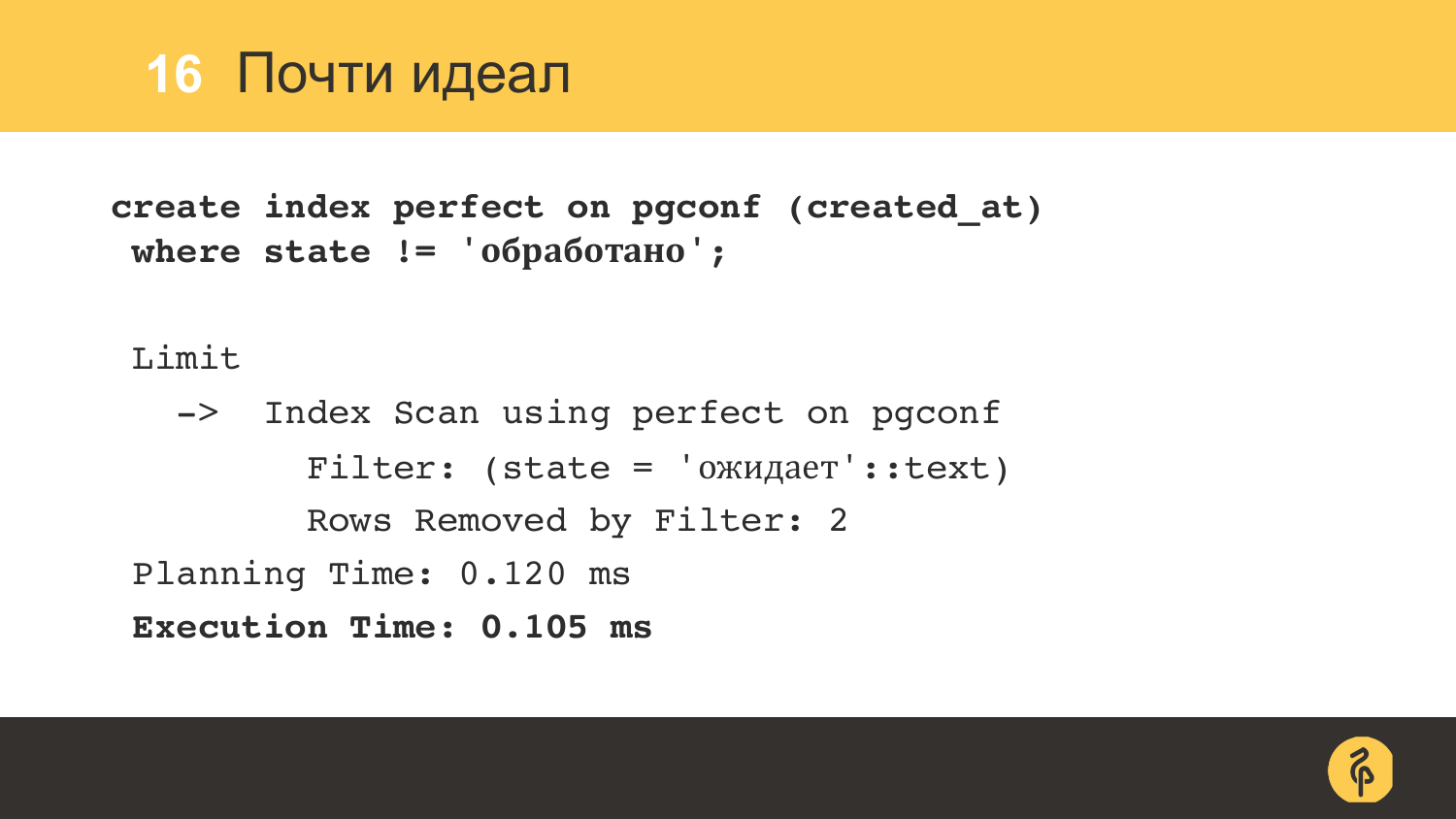#### **17** Что стало лучше

Time: 690.713 ms vs 0.105 ms **Ускорение в 3450 раз!**

pgconf\_pkey : 214 MB strange : 215 MB normal : 464 MB <perfect : 21 MB <-**Уменьшение размеров в 22 раза!**

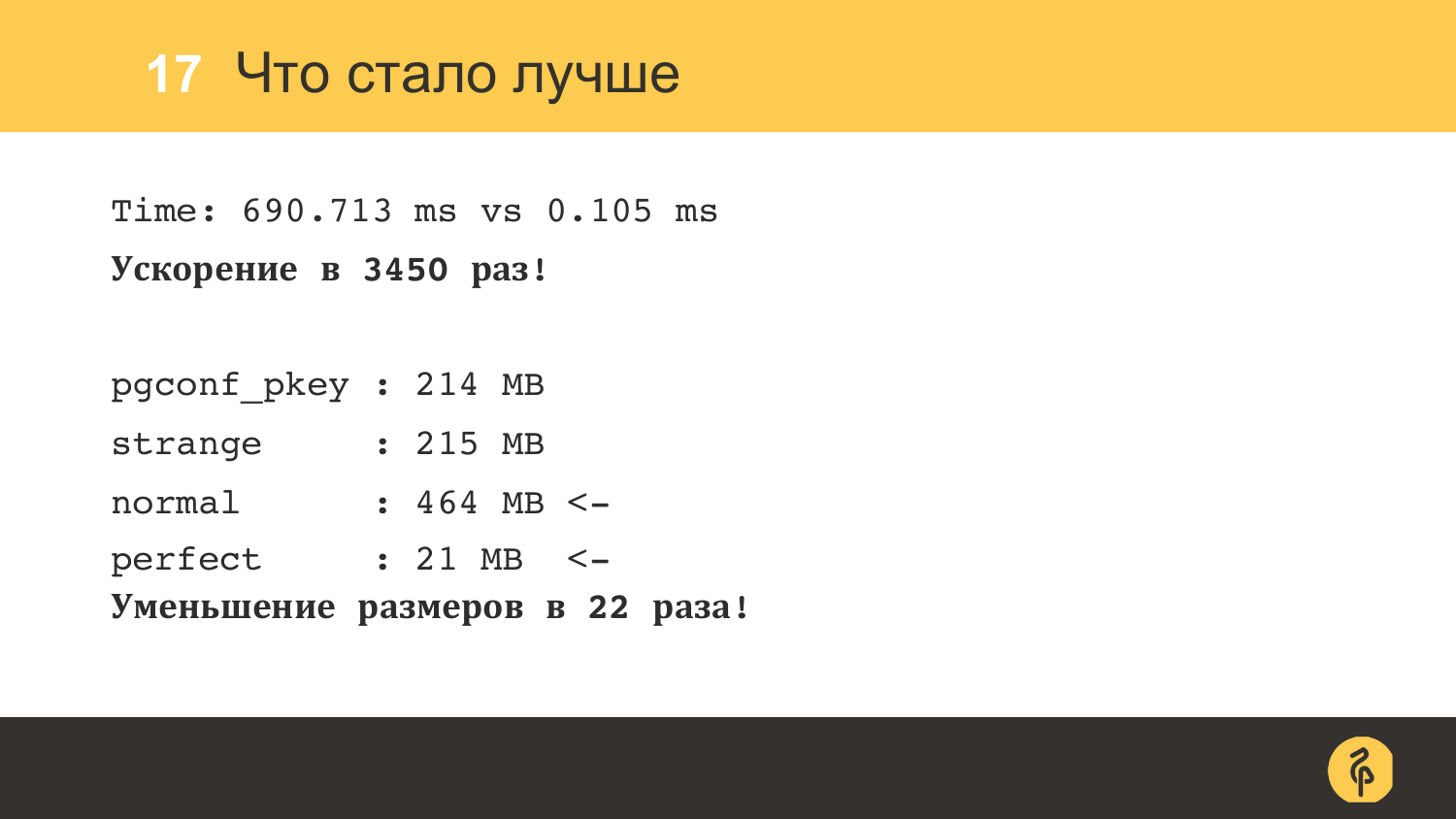#### **18** Бонусный вариант

create index normal on pgconf (created\_at, state); **create index expected on pgconf (state, created\_at);**

Limit

-> Index Scan using expected on pgconf Index Cond: (state = 'ожидает'::text) Planning Time: 0.087 ms **Execution Time: 0.112 ms**

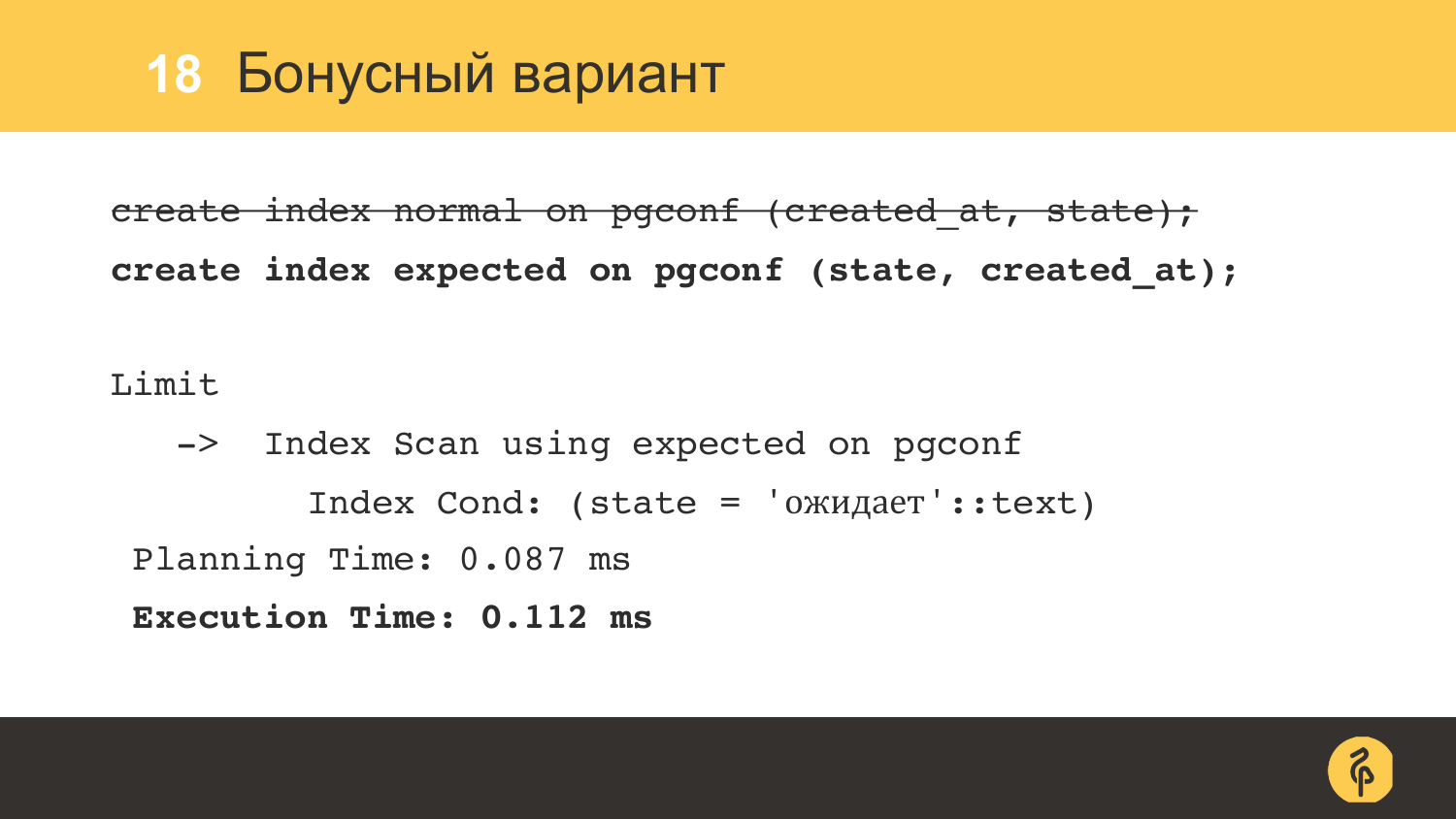#### **19** Cтало лучше?

Time: 690.713 ms vs 0.105 ms **Ускорение в 3450 раз!**

|                     | Уменьшение размеров в 22 раза!   |
|---------------------|----------------------------------|
| perfect             | $: 21 MB < -$                    |
| expected            | $: 466$ MB $\lt -$               |
| normal              | $: 464 \, \text{MB} \, \text{-}$ |
| strange             | : 215 MB                         |
| pgconf pkey: 214 MB |                                  |

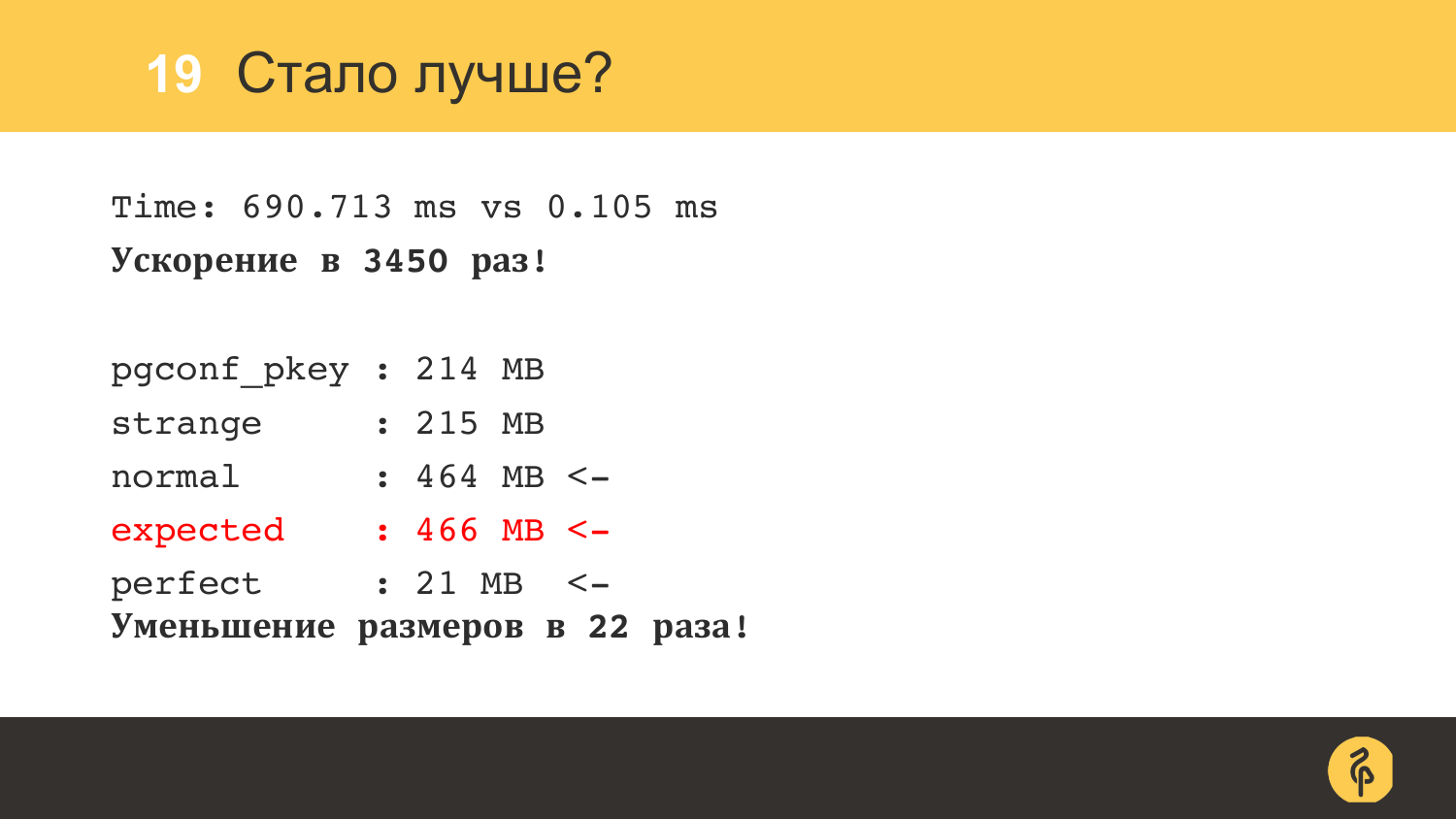**Indexes** Когда очень, очень нужно!

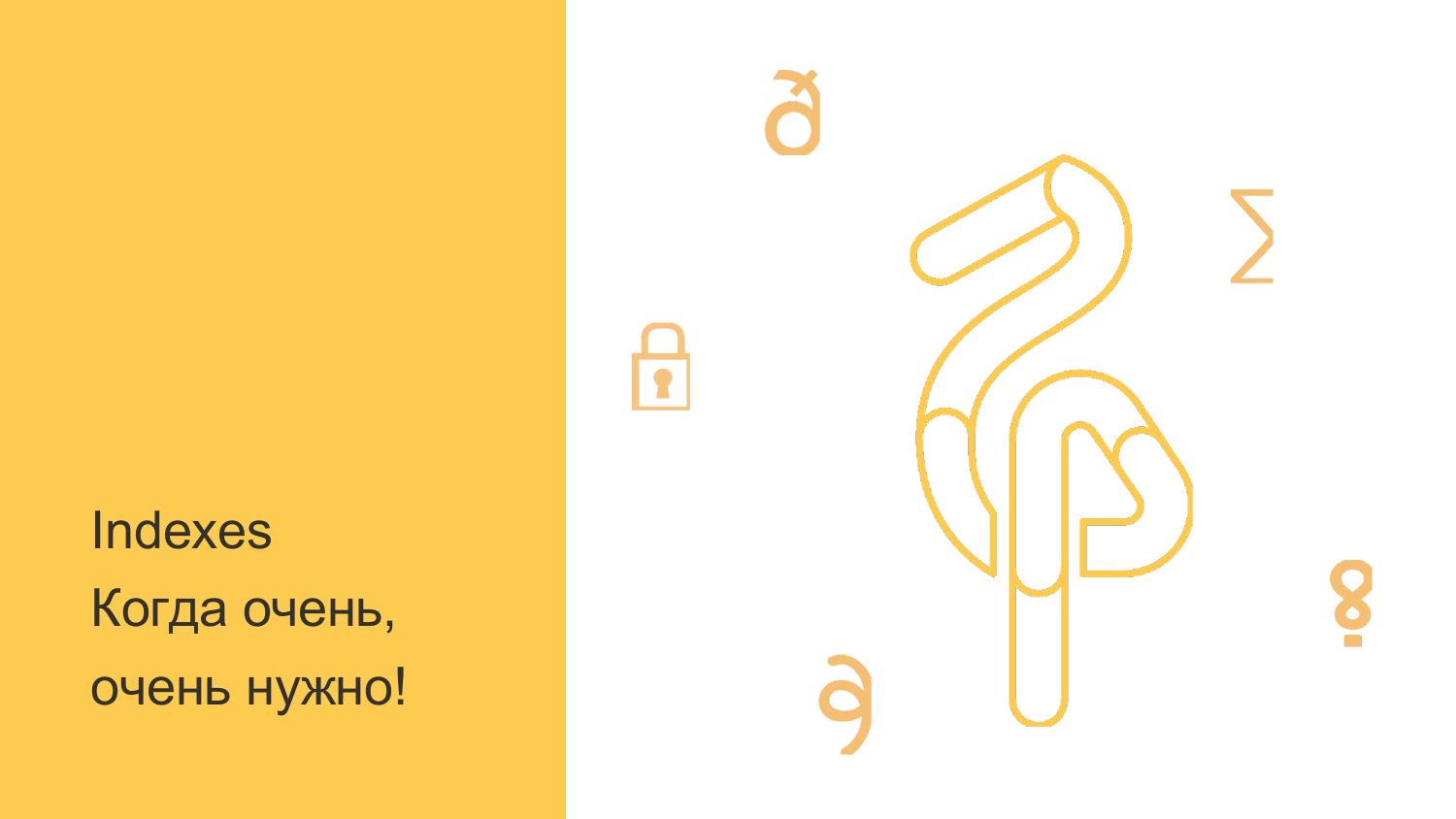#### **20** Онлайн статистика

```
select sum (amount)
  from pgconf
where state = 'обработано'
   and item = 'ameJbCHH'and created_at between '2021-10-23 00:00'
                      and '2021-10-24 00:00';
```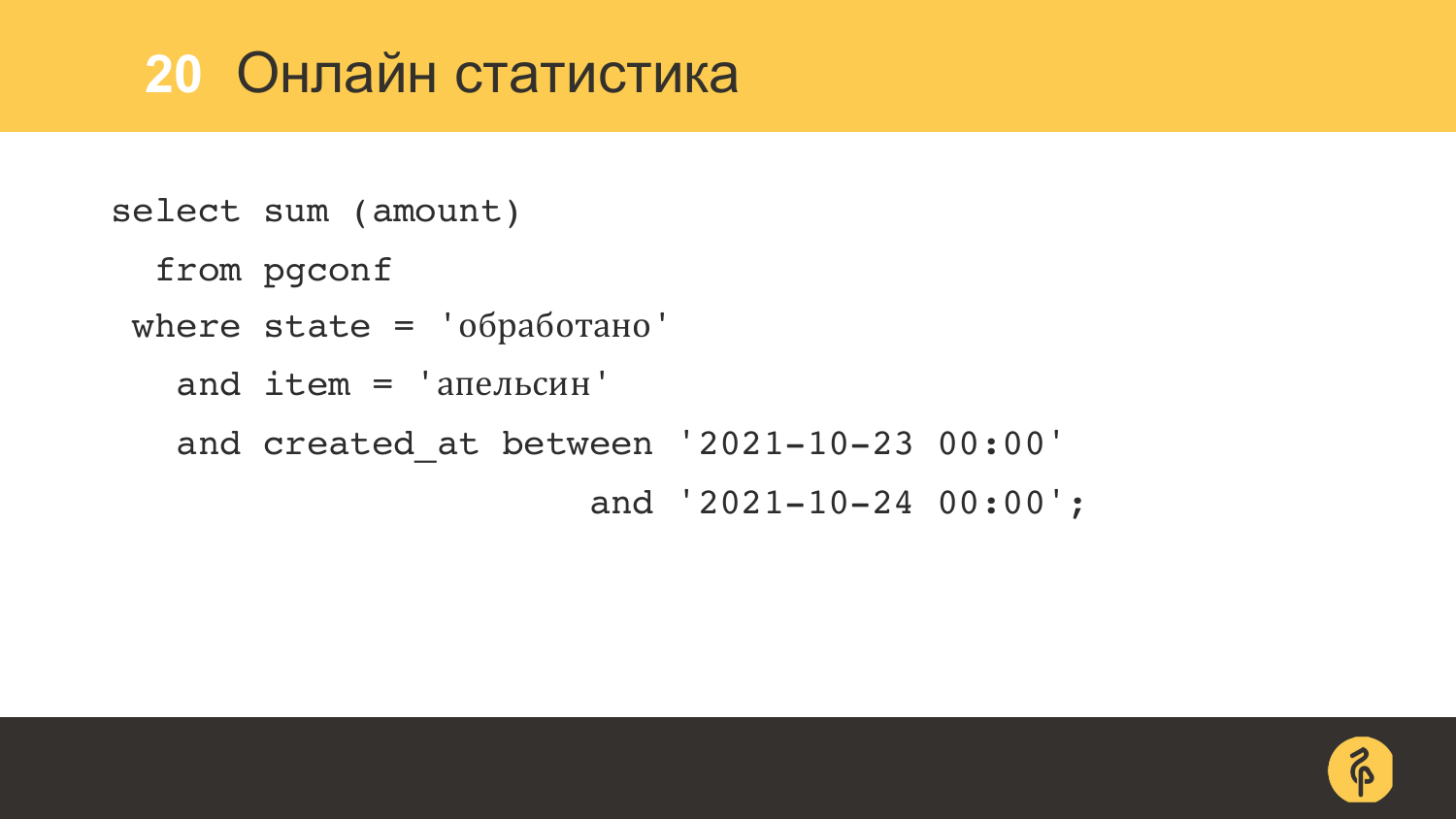# **21** План без индексов

Finalize Aggregate

- -> Partial Aggregate
	- -> Parallel Seq Scan on pgconf
		- Filter: ((created at  $>=$  '2021-10-23 00:00') AND
			- (created at  $\leq$  '2021-10-24 00:00') AND
			- $(\text{state} = 'o6p46074H0': \text{text}) AND$
			- $(item = 'ameJbCHH':texttext{text})$

#### **Rows Removed by Filter: 3323792**

Planning Time: 0.087 ms

**Execution Time: 357.851 ms**

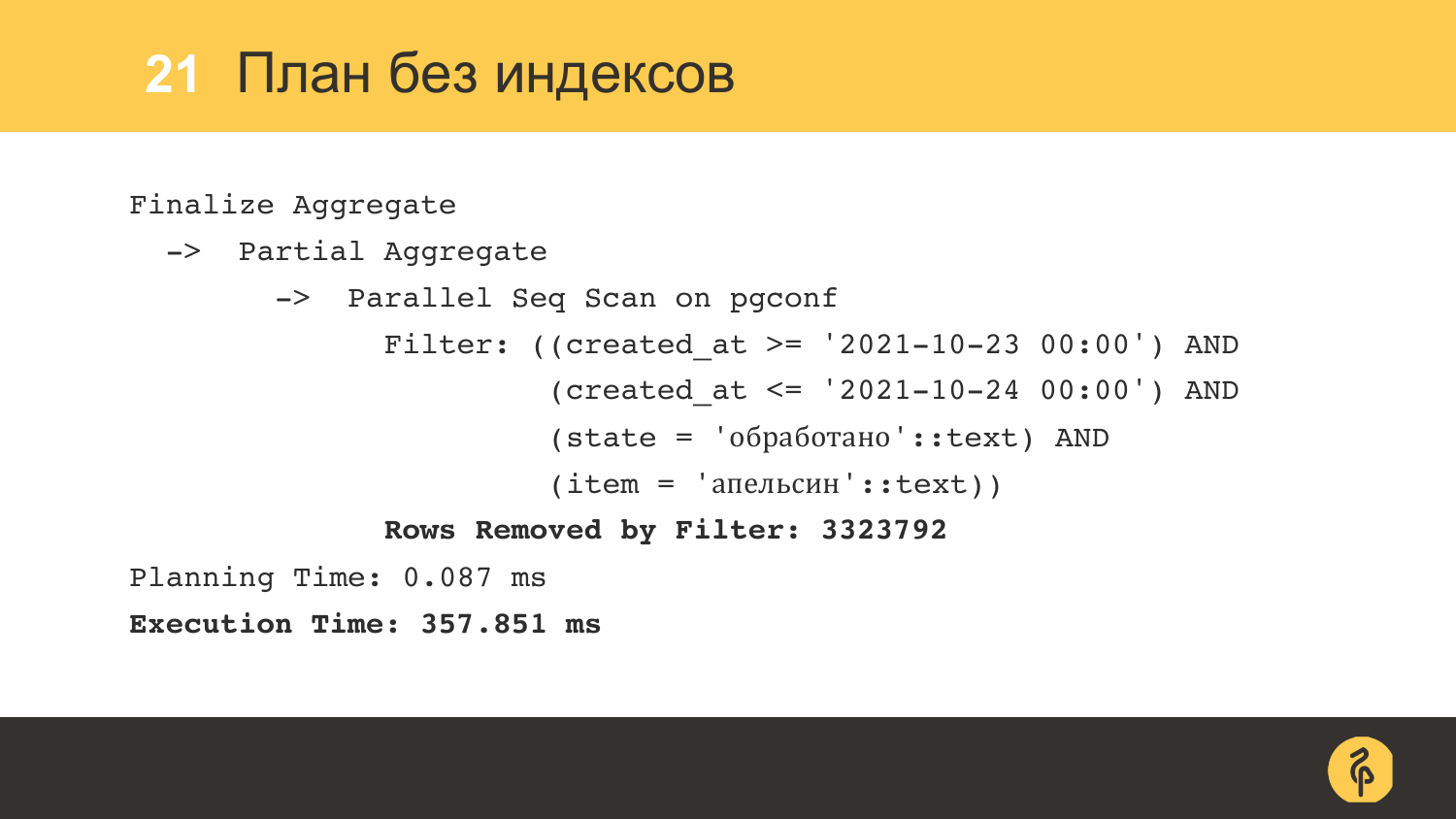#### **22** А если взглянуть на статистику?

| attname           | state                    |
|-------------------|--------------------------|
| null frac         | $\overline{\phantom{0}}$ |
| n distinct        | $\vert$ 3                |
| most common vals  | $\vert$ {06pat           |
| most common freqs | $  { 0.89}$              |
| correlation       | 0.816                    |

```
most_common_vals | {обработано,ожидает,ошибка}
most_common_freqs | {0.89863336,0.09996667,0.0014}
  0.81656545
```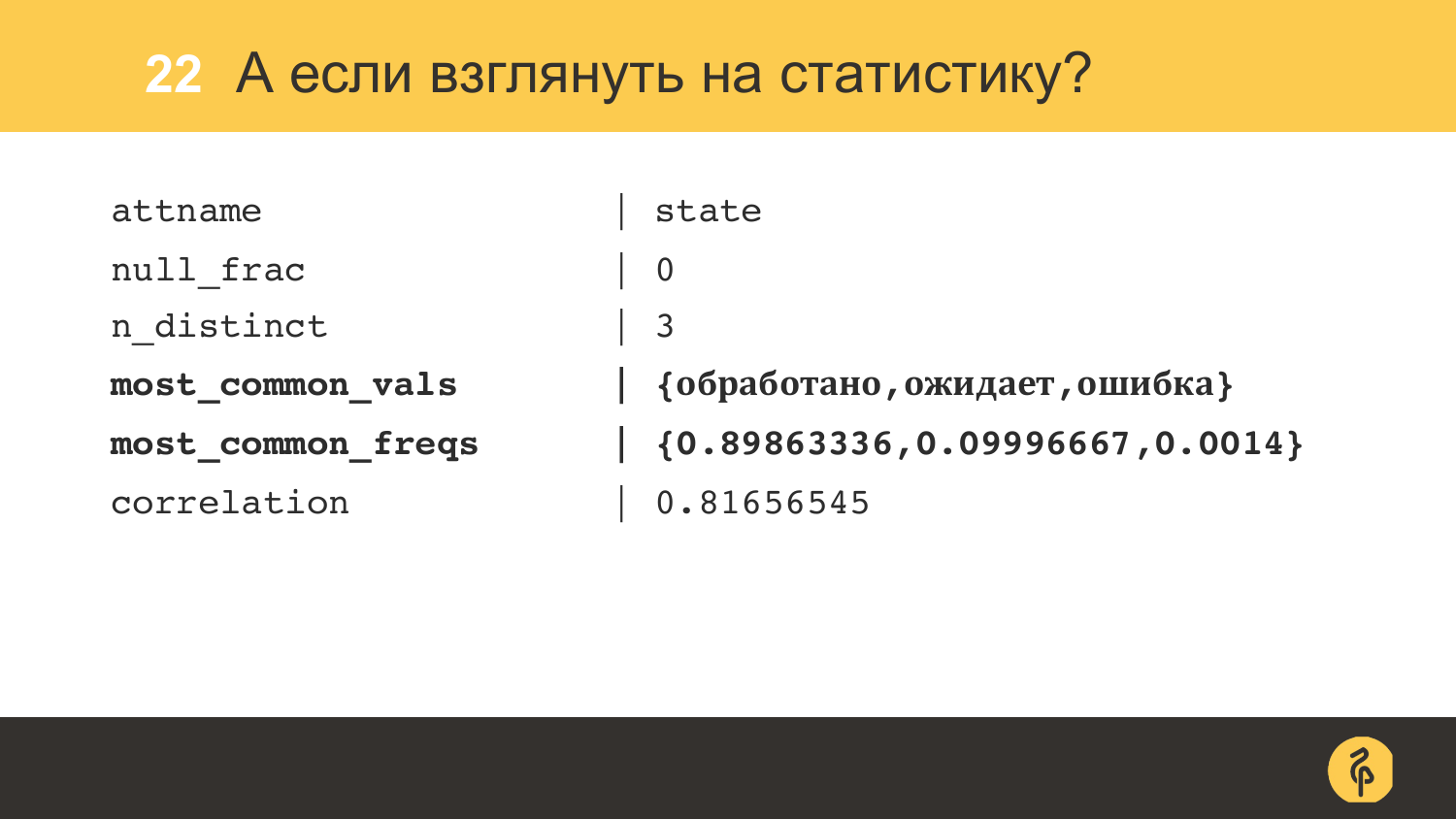#### **23** А если взглянуть на статистику?

| attname           | item                                                      |
|-------------------|-----------------------------------------------------------|
| null frac         | $\overline{0}$                                            |
| n distinct        | -5                                                        |
| most_common_vals  | {дыня, тыква, апельсин,<br>яблоко, персик}                |
| most common freqs | ${0.59943336, 0.27633333}$<br>0.0994, 0.022, 0.0028333333 |
| correlation       | 0.44420442                                                |

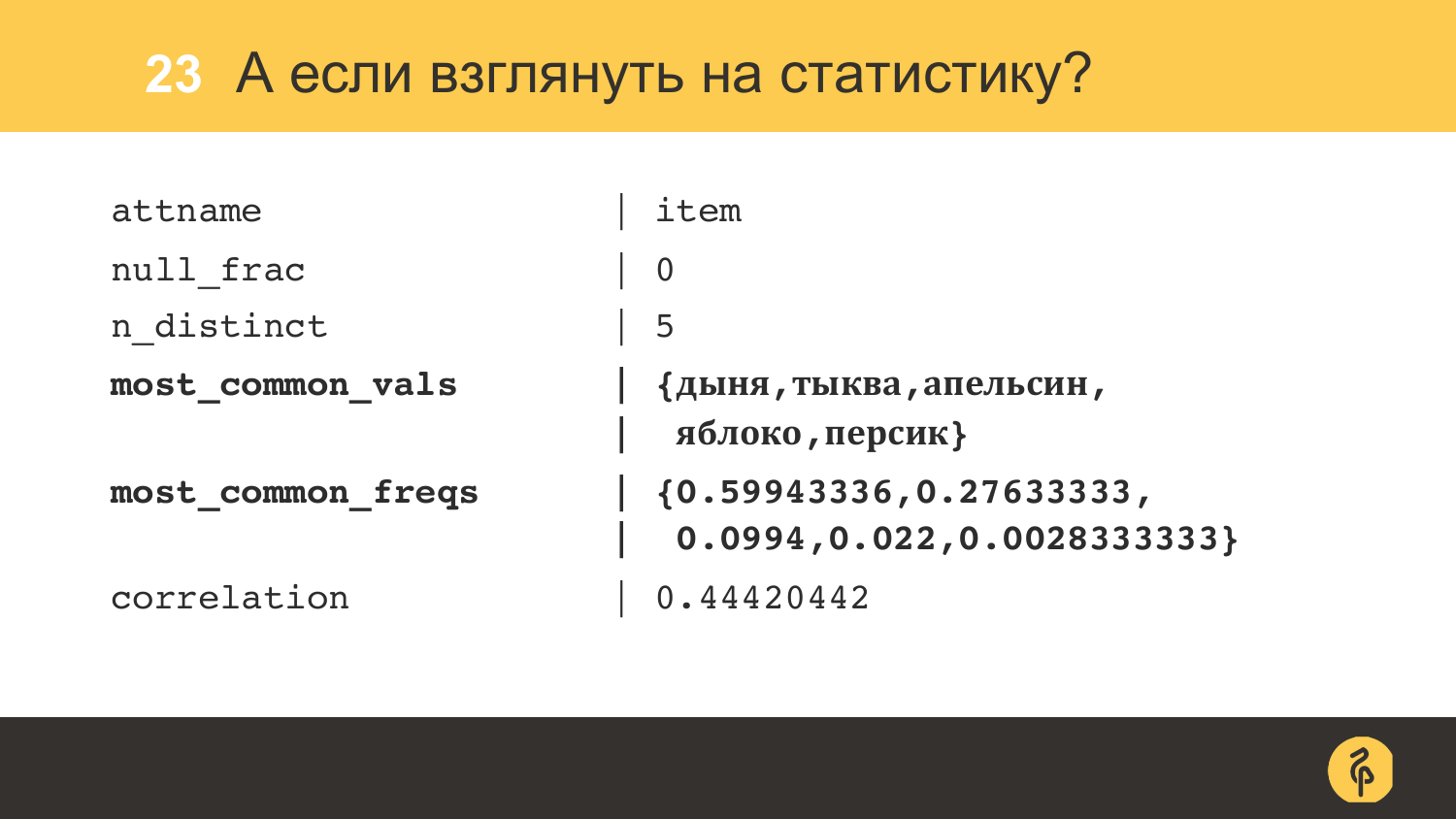#### **24** Хороший индекс

create index normal on pgconf (created\_at, item);

Aggregate

```
-> Index Scan using normal on pgconf
        Index Cond: ((created at >= '2021-10-23 00:00') AND
                      (created at \leq '2021-10-24 00:00') AND
                      (item = 'ameJbCH'::text{text})Filter: (state = 'обработано'::text)
        Rows Removed by Filter: 3122
Planning Time: 0.124 ms
Execution Time: 32.788 ms
```
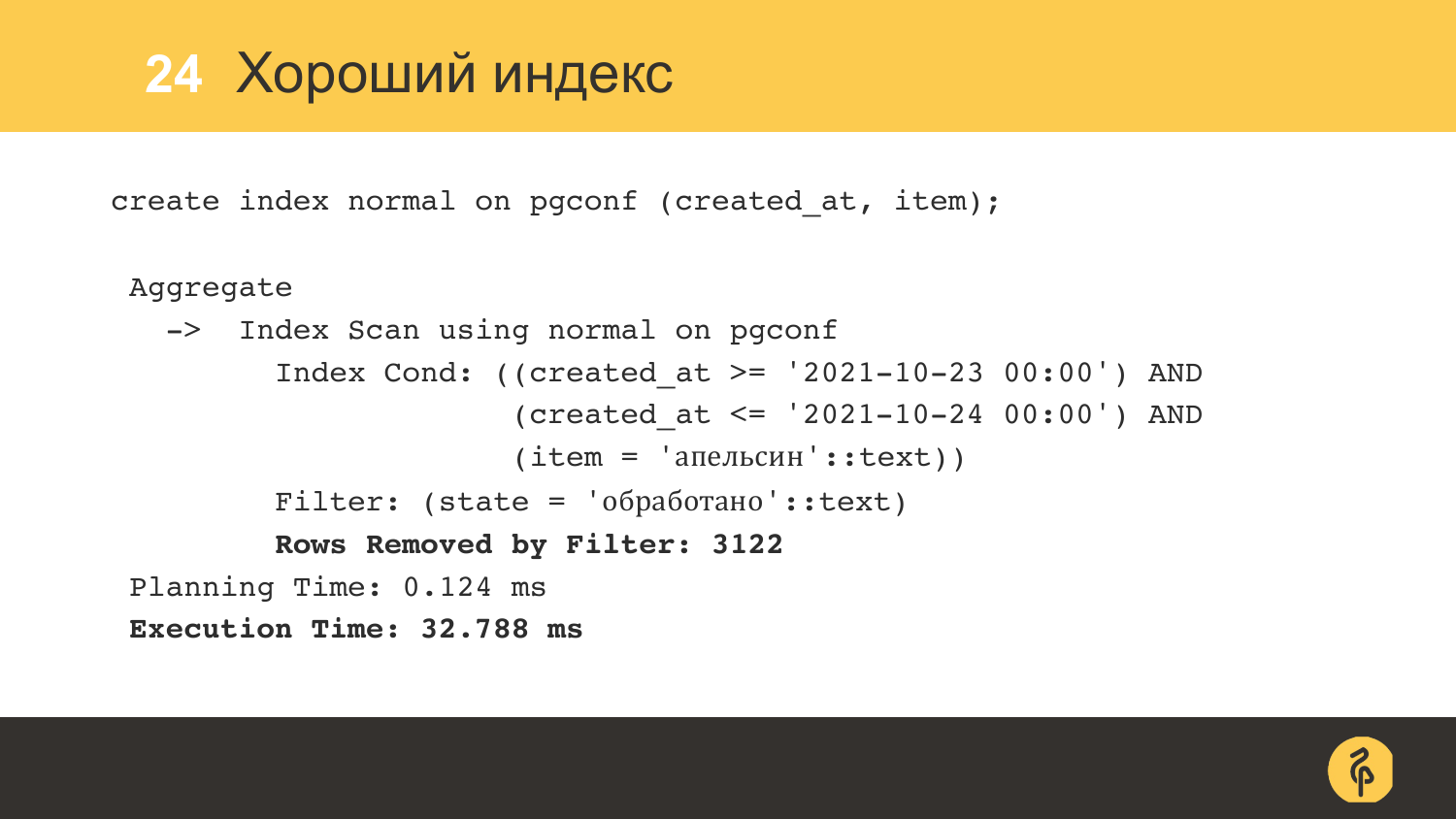#### **25** Шаг к колоночным базам

```
create index special on pgconf (created_at, item)
 include (amount) where state = 'обработано';
```
Aggregate

```
-> Index Only Scan using special on pgconf
        Index Cond: ((created_at >= '2021-10-23 00:00') AND 
                      (created at \leq '2021-10-24 00:00') AND
                      (item = 'ameJbCHH':texttext{text})Heap Fetches: 28624
Planning Time: 0.144 ms
Execution Time: 30.084 ms
```
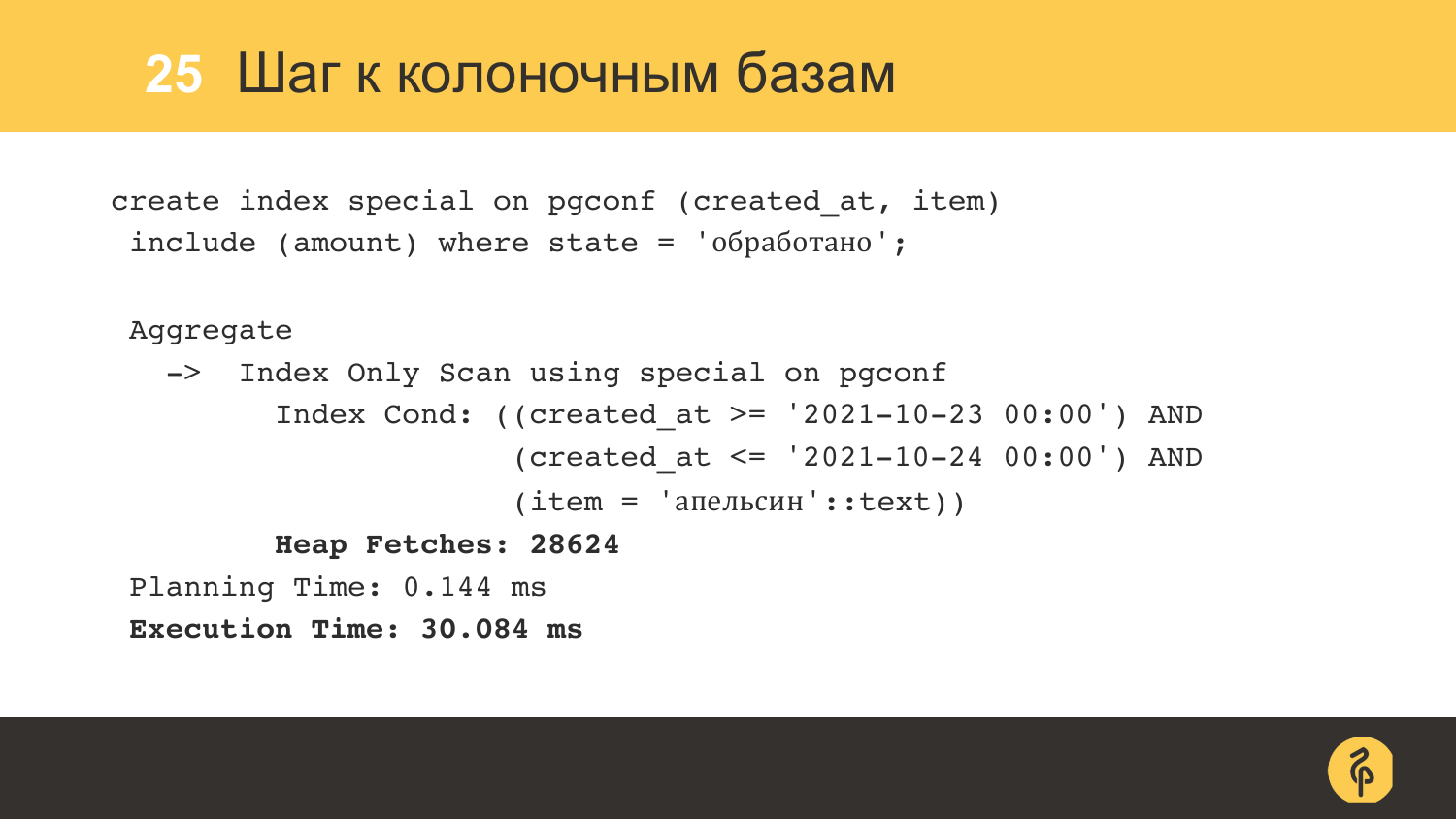#### **17** Что стало лучше

Time: 357.851 ms vs 30.084 ms

**Ускорение в 11 раз!**

pgconf\_pkey : 214 MB

normal : 395 MB

special : 379 MB

**Special хоть и перегружен, но меньшего размера.**